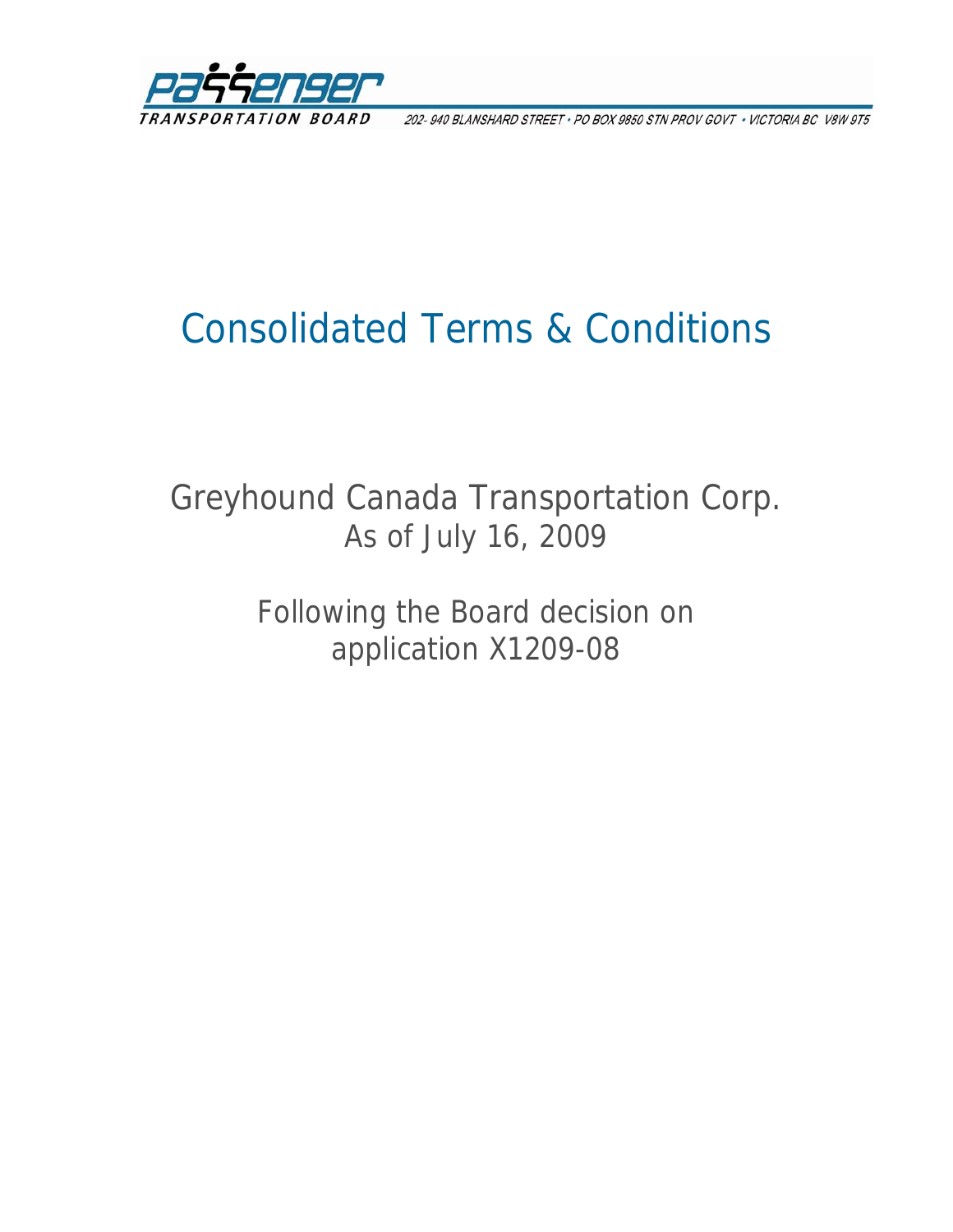| <b>Special Authorization:</b>  | Inter-City Bus (ICB)                                                                                                                                                                                                                                                                                                                                                                                                          |
|--------------------------------|-------------------------------------------------------------------------------------------------------------------------------------------------------------------------------------------------------------------------------------------------------------------------------------------------------------------------------------------------------------------------------------------------------------------------------|
| <b>Terms &amp; Conditions:</b> |                                                                                                                                                                                                                                                                                                                                                                                                                               |
|                                | Service: Transportation of passengers must be provided to and from each route<br>point on a scheduled basis according to the daily minimum and/or weekly<br>minimum route frequency that is set for the authorized route.                                                                                                                                                                                                     |
| Schedule:                      | $\frac{1}{2}$ The licence holder must publish, in a manner accessible to the general<br>public, a schedule for each route with the time and location of each stop,<br>and must carry in each vehicle a copy of the schedule that the vehicle is<br>following.                                                                                                                                                                 |
| Express Authorization: E       | Transportation of standees is authorized only when all of the following<br>conditions are met:                                                                                                                                                                                                                                                                                                                                |
|                                | The licence holder has current and proper insurance coverage for the<br>1.<br>transportation of standees.                                                                                                                                                                                                                                                                                                                     |
|                                | The operator does not permit passengers to stand for a period that is<br>2.<br>longer than 30 minutes while the vehicle is in motion except for routes<br>S1, S2 and S3 from November 1 through until April 30 in which<br>circumstances the operator does not permit passengers to stand for a<br>period that is longer than 45 minutes or for a distance that exceeds<br>45 road kilometres while the vehicle is in motion. |
|                                | 3. Freight and passenger baggage is not carried in the passenger<br>compartment when standees are being transported.                                                                                                                                                                                                                                                                                                          |
|                                | Abbreviations: E The following abbreviations are used to describe terms and conditions of<br>this special authorization.                                                                                                                                                                                                                                                                                                      |
|                                | alt "alternate" route point that is not located directly enroute between<br>other route points authorized by the Board; service may be provided<br>to one or more alternate route points at the option and frequency of<br>the licence holder on the condition that all minimum route frequencies<br>approved or set by the Board are maintained.                                                                             |
|                                | "flag" (where the vehicle will stop on signal to pick up a passenger)<br>fd<br>or "drop" (where the vehicle will stop on signal to drop off a<br>passenger on board), or both.                                                                                                                                                                                                                                                |
|                                | "on call" where the vehicle will only proceed to the community when<br>OC.<br>an advance reservation is made for the pick up of a passenger or<br>when a passenger requests drop off.                                                                                                                                                                                                                                         |
|                                | .                                                                                                                                                                                                                                                                                                                                                                                                                             |

 $\frac{1}{2}$  n/a "not applicable"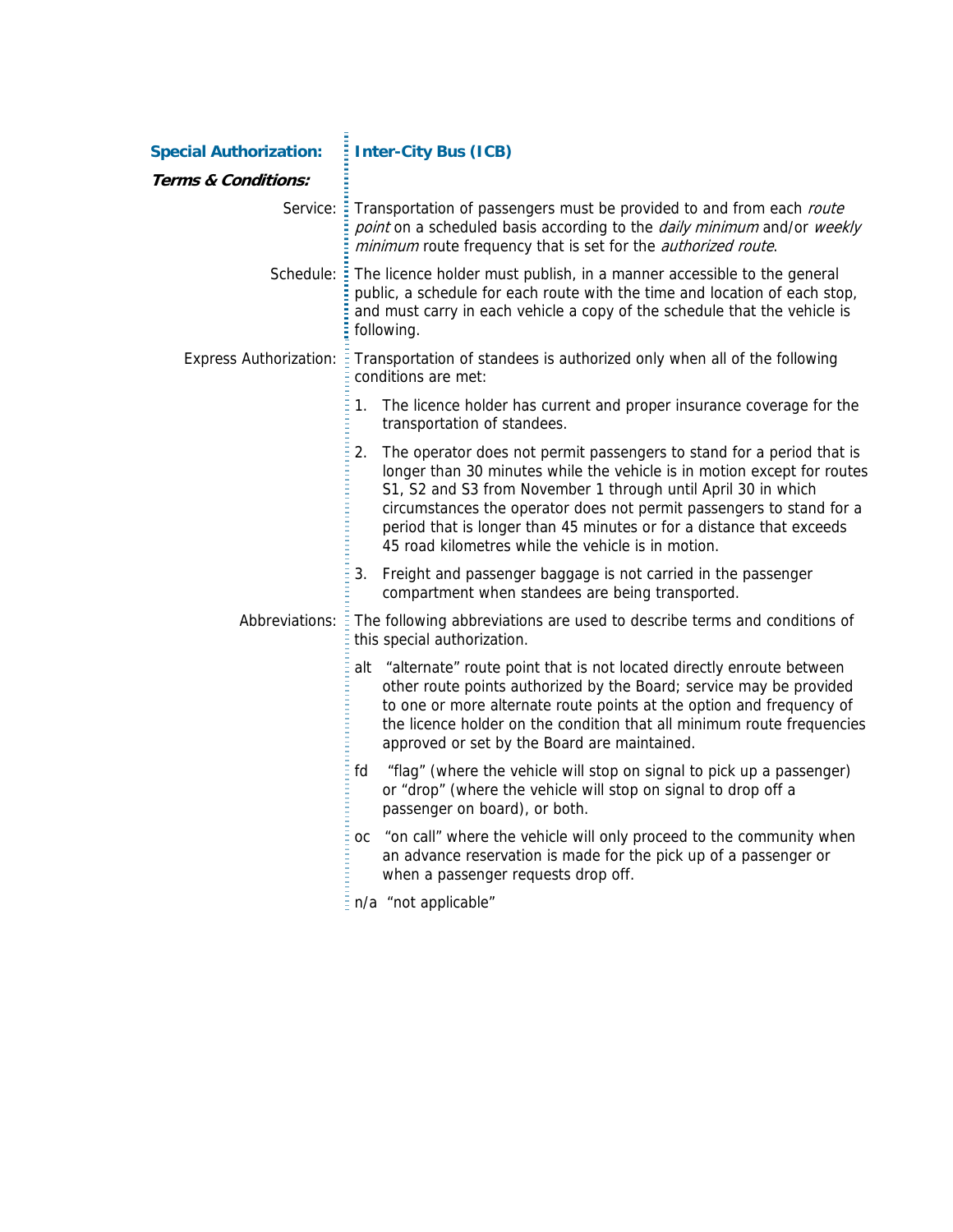#### **Route Number: A**

Terminating Point 1: Alberta Border & Highway 1

Terminating Point 2: City of Vancouver

| Authorized Route: : Route Points |                                  | <b>Daily Minimum</b><br>(each direction) | <b>Total Weekly</b><br><b>Minimum</b> |
|----------------------------------|----------------------------------|------------------------------------------|---------------------------------------|
|                                  | $A1$ :                           |                                          |                                       |
|                                  | Alberta Border & Highway 1       | n/a                                      | n/a                                   |
|                                  | West Louise Lodge                | 2 fd                                     | 35 fd                                 |
|                                  | <b>Field Junction</b>            | 4 fd                                     | 56 fd                                 |
|                                  | Town of Golden                   | $\overline{4}$                           | 56                                    |
|                                  | Glacier Park East Gate           | 1 fd                                     | 28 fd                                 |
|                                  | Rogers Pass(Glacier Pass-Summit) | 3                                        | 42                                    |
|                                  | City of Revelstoke               | 4                                        | 56                                    |
|                                  | <b>District of Sicamous</b>      | 4                                        | 56                                    |
|                                  | City of Salmon Arm               | 5                                        | 70                                    |
|                                  | $A2(a)$ :                        |                                          |                                       |
|                                  | City of Enderby                  | $\overline{2}$                           | 28                                    |
|                                  | City of Armstrong                | $\overline{2}$                           | 28                                    |
|                                  | City of Vernon                   | $\overline{2}$                           | 28                                    |
|                                  | Oyama                            | 2 fd                                     | 28 fd                                 |
|                                  | City of Kelowna                  | $\overline{2}$                           | 28                                    |
|                                  | City of Vancouver                | $\overline{2}$                           | 28                                    |
|                                  | $A2(b)$ :                        |                                          |                                       |
|                                  | Sorrento                         | $\overline{2}$                           | 28                                    |
|                                  | Village of Chase                 | $\overline{2}$                           | 35                                    |
|                                  | Monte Creek                      | 1 fd                                     | 14 fd                                 |
|                                  | City of Kamloops                 | 4                                        | 56                                    |
|                                  | City of Merritt                  | 3                                        | 56                                    |
|                                  | District of Hope                 | $\overline{2}$                           | 35                                    |
|                                  | Agassiz                          | alt                                      | alt                                   |
|                                  | District of Mission              | alt                                      | alt                                   |
|                                  | District of Maple Ridge          | alt                                      | alt                                   |
|                                  | City of Chilliwack               | 4                                        | 70                                    |
|                                  | City of Abbotsford               | $\overline{2}$                           | 35                                    |
|                                  | City or Township of Langley      | 1                                        | 28                                    |
|                                  | City of Surrey                   | alt                                      | alt                                   |
|                                  | District of Delta                | alt                                      | alt                                   |
|                                  | City of Richmond                 | alt                                      | alt                                   |
|                                  | City of Coquitlam                | 1                                        | 49                                    |
|                                  | City of Vancouver                | 4                                        | 63                                    |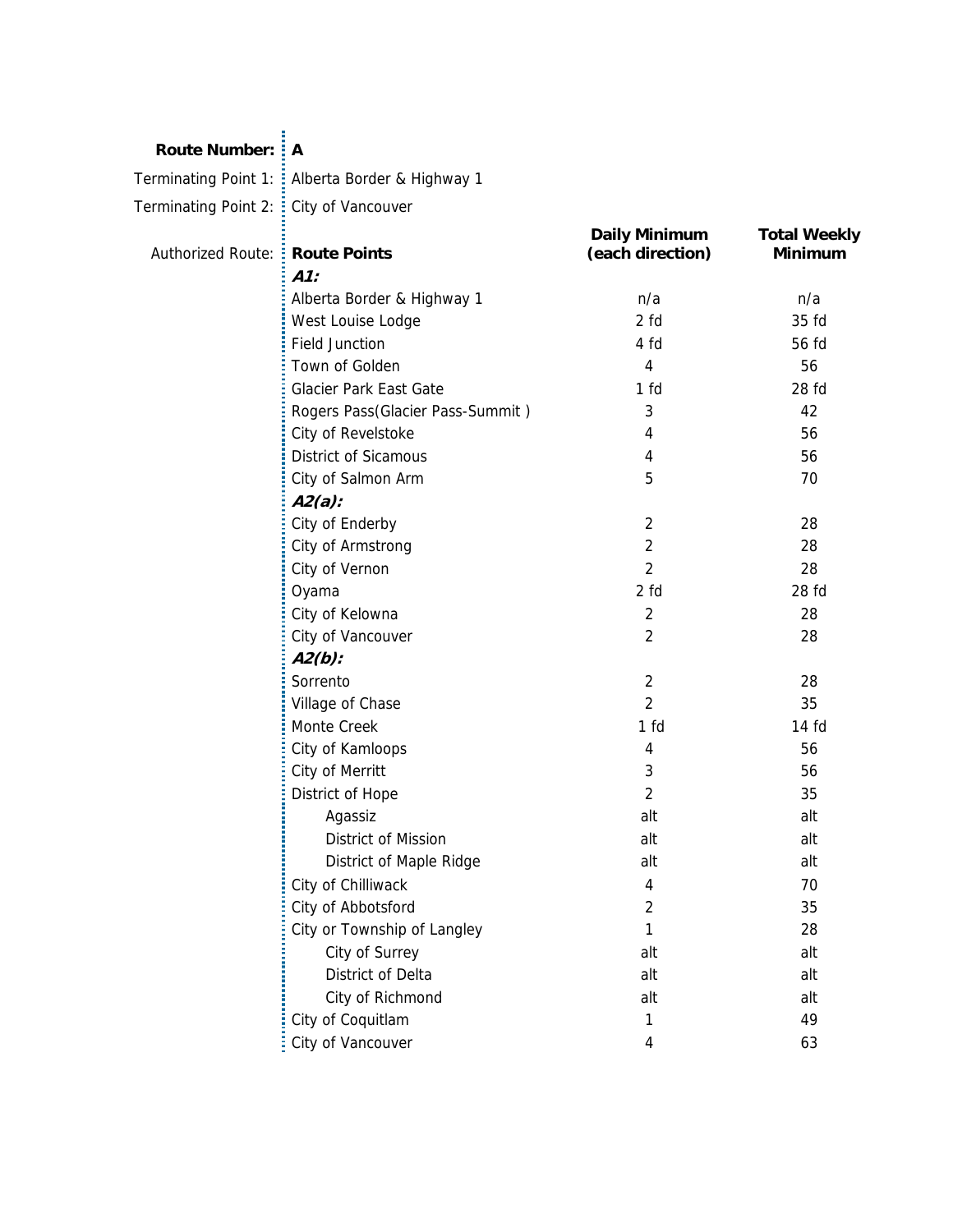| Route Number: B1 |  |
|------------------|--|

Terminating Point 1: : City of Kamloops

Terminating Point 2: Ecity of Kelowna

| Authorized Route: : Route Points       |                               | <b>Daily Minimum</b><br>(each direction) | <b>Total Weekly</b><br><b>Minimum</b> |
|----------------------------------------|-------------------------------|------------------------------------------|---------------------------------------|
|                                        | B1.1:                         |                                          |                                       |
|                                        | City of Kamloops              | 3                                        | 42                                    |
|                                        | Monte Creek                   | 1                                        | 14                                    |
|                                        | $B1.2(a)$ :                   |                                          |                                       |
|                                        | Monte Lake                    | 0                                        | 7 fd                                  |
|                                        | Westwold                      | 0                                        | 7 fd                                  |
|                                        | Falkland                      | $\overline{2}$                           | 28                                    |
|                                        | $B1.2(b)$ :                   |                                          |                                       |
|                                        | Village of Chase              | 1                                        | 14                                    |
|                                        | Sorrento                      | 1                                        | 14                                    |
|                                        | City of Salmon Arm            | 1                                        | 14                                    |
|                                        | City of Enderby               | 1                                        | 14                                    |
|                                        | City of Armstrong             | 1                                        | 14                                    |
|                                        | <b>B1.3:</b>                  |                                          |                                       |
|                                        | City of Vernon                | 4                                        | 56                                    |
|                                        | Oyama                         | 4 fd                                     | 56 fd                                 |
|                                        | City of Kelowna Airport       | 0                                        | 14 fd                                 |
|                                        | City of Kelowna               | 4                                        | 56                                    |
| <b>Route Number:</b>                   | <b>B2</b>                     |                                          |                                       |
| Terminating Point 1: : City of Kelowna |                               |                                          |                                       |
| Terminating Point 2: :                 | City of Penticton             |                                          |                                       |
|                                        |                               | <b>Daily Minimum</b>                     | <b>Total Weekly</b>                   |
| Authorized Route: :                    | <b>Route Points</b>           | (each direction)                         | <b>Minimum</b>                        |
|                                        | City of Kelowna               | 4                                        | 56                                    |
|                                        | Westbank                      | 4                                        | 56                                    |
|                                        | <b>District of Summerland</b> | 4                                        | 56                                    |
|                                        | City of Penticton             | 4                                        | 56                                    |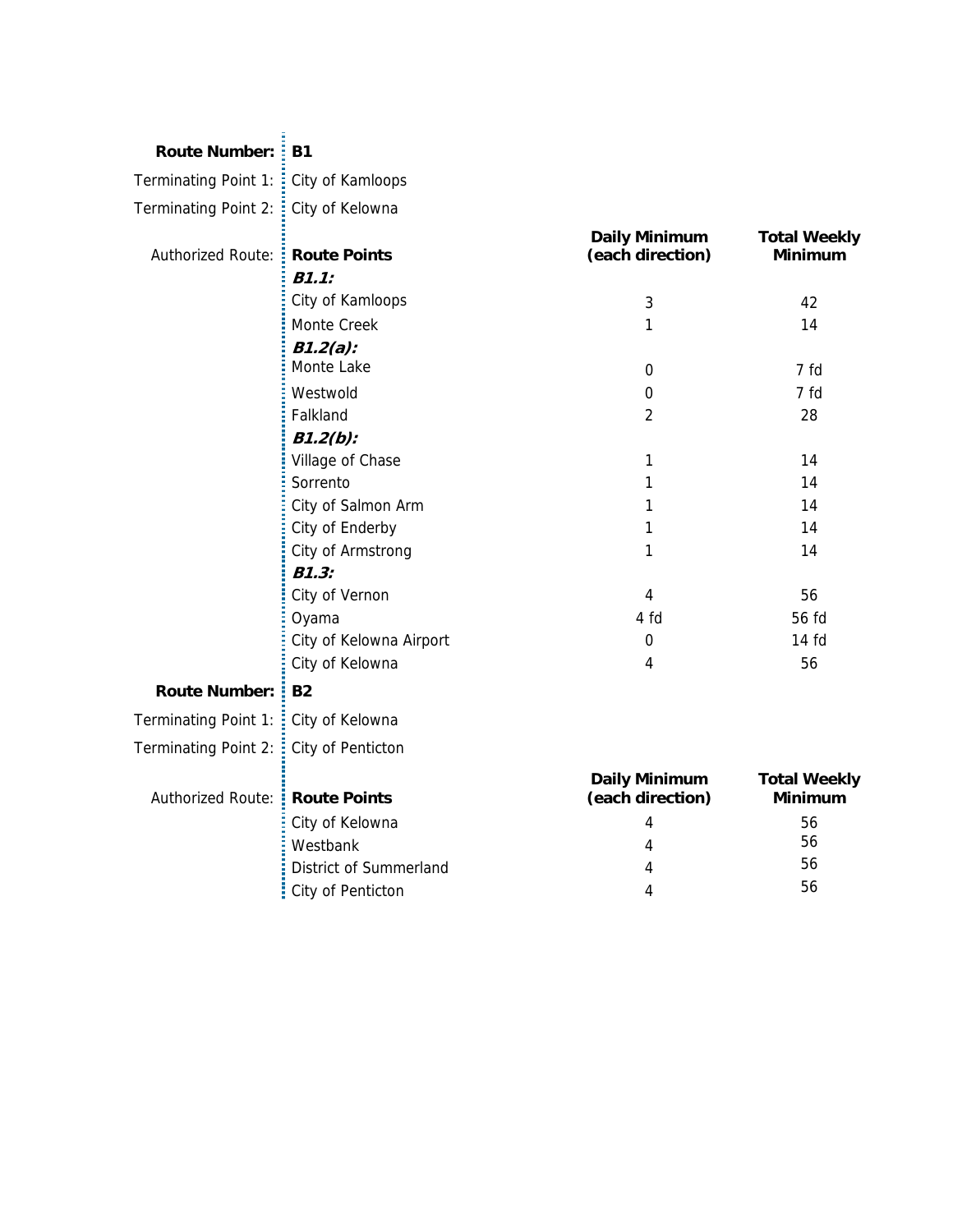| <b>Route Number:</b>              | $\mathsf{E} \mathbf{C}$                                                                                                                                                                                                                                      |                                                     |                                                               |                                                        |
|-----------------------------------|--------------------------------------------------------------------------------------------------------------------------------------------------------------------------------------------------------------------------------------------------------------|-----------------------------------------------------|---------------------------------------------------------------|--------------------------------------------------------|
| Terminating Point 1:              | City of Vancouver                                                                                                                                                                                                                                            |                                                     |                                                               |                                                        |
| Terminating Point 2:              | $\frac{1}{2}$ Rock Creek                                                                                                                                                                                                                                     |                                                     |                                                               |                                                        |
| Times Requirement:                | Scheduled Service : On a minimum of four westbound trips weekly, scheduled pick ups in Osoyoos,<br>Oliver and Okanagan Falls must enable passengers to be carried through to the City<br>of Vancouver for scheduled drop off by 18:00 hours on the same day. |                                                     |                                                               |                                                        |
| Route Connection<br>Layover Time: | On a minimum of four eastbound trips weekly, this route must connect in Rock<br>Creek with eastbound trips on Route D so that the layover time for connecting<br>passengers does not exceed 2.5 hours in Rock Creek.                                         |                                                     |                                                               |                                                        |
| <b>Authorized Route:</b>          | <b>Route Points</b>                                                                                                                                                                                                                                          | <b>Daily</b><br><b>Trips</b><br>(each<br>direction) | Total<br><b>Weekly</b><br><b>Trips</b><br>(Westbound<br>only) | Total<br>Weekly<br><b>Trips</b><br>(Eastbound<br>only) |
|                                   | City of Vancouver                                                                                                                                                                                                                                            | 1                                                   | 7                                                             | 14                                                     |
|                                   | City of Richmond                                                                                                                                                                                                                                             | alt                                                 | alt                                                           | alt                                                    |
|                                   | City of Surrey                                                                                                                                                                                                                                               | alt                                                 | alt                                                           | alt                                                    |
|                                   | District of Delta                                                                                                                                                                                                                                            | alt                                                 | alt                                                           | alt                                                    |
|                                   | City of Coquitlam                                                                                                                                                                                                                                            | 1                                                   | 7                                                             | 14                                                     |
|                                   | District of Maple Ridge                                                                                                                                                                                                                                      | 1                                                   | 7                                                             | 7                                                      |
|                                   | District of Mission                                                                                                                                                                                                                                          | 1                                                   | 7                                                             | 7                                                      |
|                                   | Agassiz                                                                                                                                                                                                                                                      | alt                                                 | alt                                                           | alt                                                    |
|                                   | City of Abbotsford                                                                                                                                                                                                                                           | 1 fd                                                | 7                                                             | 7 fd                                                   |
|                                   | City of Chilliwack                                                                                                                                                                                                                                           | 1                                                   | 7                                                             | 14                                                     |
|                                   | District of Hope                                                                                                                                                                                                                                             | 1 <sub>fd</sub>                                     | 7                                                             | $\overline{7}$                                         |
|                                   | <b>Allison Pass</b>                                                                                                                                                                                                                                          | 1 fd                                                | 7 fd                                                          | 14 fd                                                  |
|                                   | <b>Manning Park</b>                                                                                                                                                                                                                                          | 1                                                   | 7                                                             | 7                                                      |
|                                   | Eastgate                                                                                                                                                                                                                                                     | 1                                                   | 7                                                             | 7                                                      |
|                                   | Town of Princeton                                                                                                                                                                                                                                            | 1                                                   | 7                                                             | 14                                                     |
|                                   | Hedley                                                                                                                                                                                                                                                       |                                                     | 7                                                             | $\overline{7}$                                         |
|                                   | Village of Keremeos                                                                                                                                                                                                                                          |                                                     | 7                                                             | 14                                                     |
|                                   | Kaleden Junction                                                                                                                                                                                                                                             | 1 fd                                                | 7 fd                                                          | 14 fd                                                  |
|                                   | City of Penticton                                                                                                                                                                                                                                            | $\overline{c}$                                      | 14                                                            | 14                                                     |
|                                   | Kaleden Junction                                                                                                                                                                                                                                             | 2 fd                                                | 14 fd                                                         | 14 fd                                                  |
|                                   | Okanagan Falls                                                                                                                                                                                                                                               | $\sqrt{2}$                                          | 14                                                            | 14                                                     |
|                                   | Town of Oliver                                                                                                                                                                                                                                               | $\overline{2}$                                      | 14                                                            | 14                                                     |
|                                   | Town of Osoyoos                                                                                                                                                                                                                                              | $\overline{2}$                                      | 14                                                            | 14                                                     |
|                                   | Bridesville                                                                                                                                                                                                                                                  | 1 <sub>fd</sub>                                     | 7 fd                                                          | 7 fd                                                   |
|                                   | Rock Creek                                                                                                                                                                                                                                                   | 1                                                   | $\overline{7}$                                                | $\overline{7}$                                         |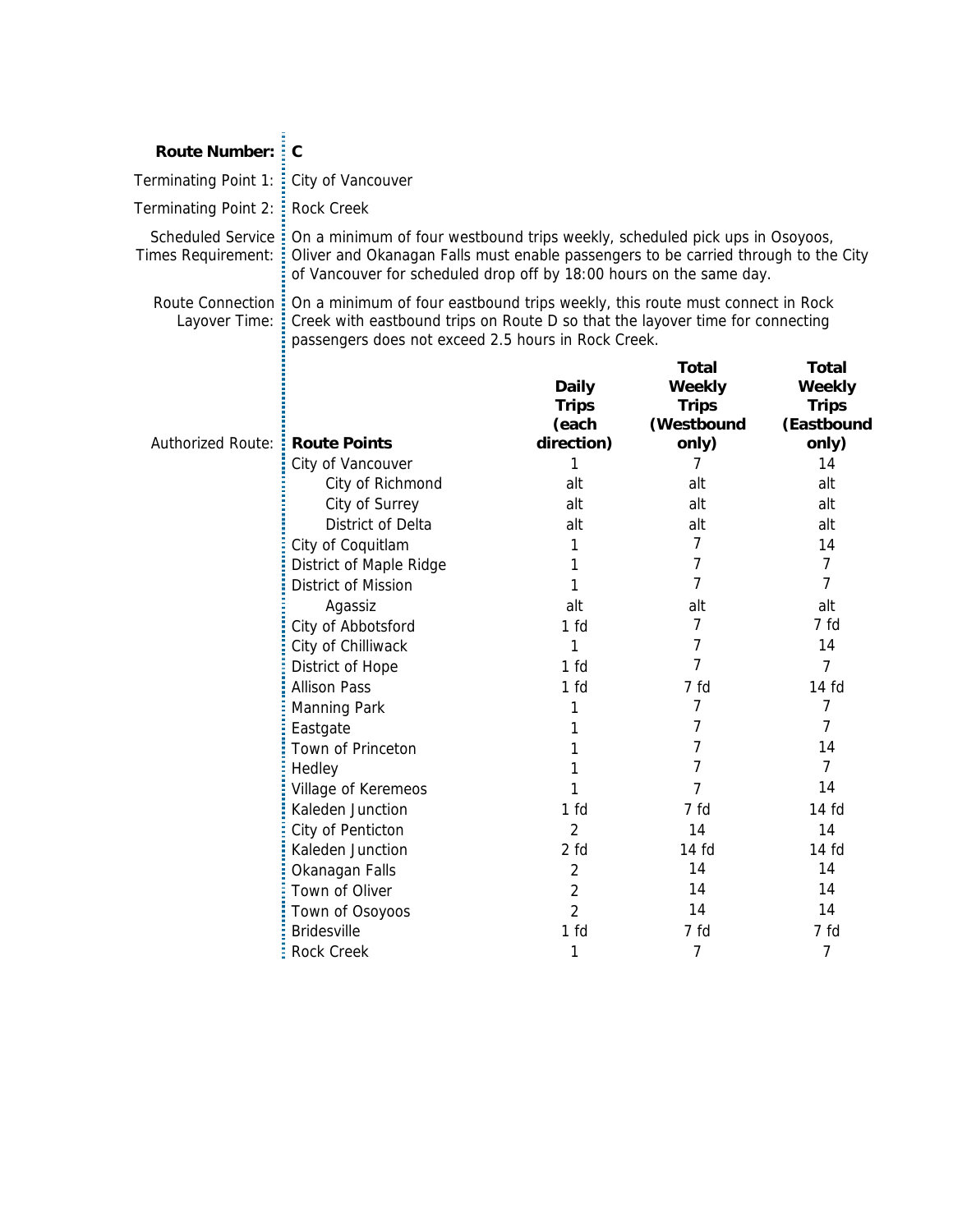#### **Route Number: D**

Terminating Point 1: City of Kelowna

Terminating Point 2: Alberta Border & Highway 3

| Authorized Route: | <b>Route Points</b>        | <b>Daily Minimum</b><br>(each direction) | <b>Total Weekly</b><br>Minimum |
|-------------------|----------------------------|------------------------------------------|--------------------------------|
|                   | City of Kelowna            | $\overline{2}$                           | 28                             |
|                   | Beaverdell                 | 1                                        | 21                             |
|                   | <b>Rock Creek</b>          | $\overline{2}$                           | 28                             |
|                   | Village of Midway          | $\overline{2}$                           | 28                             |
|                   | City of Greenwood          | $\overline{2}$                           | 28                             |
|                   | City of Grand Forks        | $\overline{2}$                           | 28                             |
|                   | Christina Lake             | $\mathbf 0$                              | 14                             |
|                   | City of Castlegar          | $\overline{2}$                           | 28                             |
|                   | City of Trail              | alt                                      | alt                            |
|                   | South Slocan Junction      | 0                                        | 7                              |
|                   | City of Nelson             | $\overline{2}$                           | 28                             |
|                   | Village of Salmo           | $\overline{2}$                           | 28                             |
|                   | Junction 3 & 6             | $2$ fd                                   | 28 fd                          |
|                   | Summit                     | 2 fd                                     | 28 fd                          |
|                   | Town of Creston            | $\overline{2}$                           | 28                             |
|                   | Kitchener Junction         | 2 fd                                     | 28 fd                          |
|                   | Yahk                       | $\overline{2}$                           | 28                             |
|                   | Moyie                      | 2 fd                                     | 28 fd                          |
|                   | City of Cranbrook          | $\overline{c}$                           | 28                             |
|                   | Jaffray                    | 1                                        | 14                             |
|                   | Elko                       | 2 fd                                     | 28 fd                          |
|                   | City of Fernie             | $\overline{2}$                           | 28                             |
|                   | Hosmer                     | 2 fd                                     | 28 fd                          |
|                   | District of Sparwood       | $\overline{2}$                           | 28                             |
|                   | Natal                      | 2 fd                                     | 28 fd                          |
|                   | Michel                     | 2 fd                                     | 28 fd                          |
|                   | <b>Crowsnest Junction</b>  | 2 fd                                     | 28 fd                          |
|                   | Alberta Border & Highway 1 | n/a                                      | n/a                            |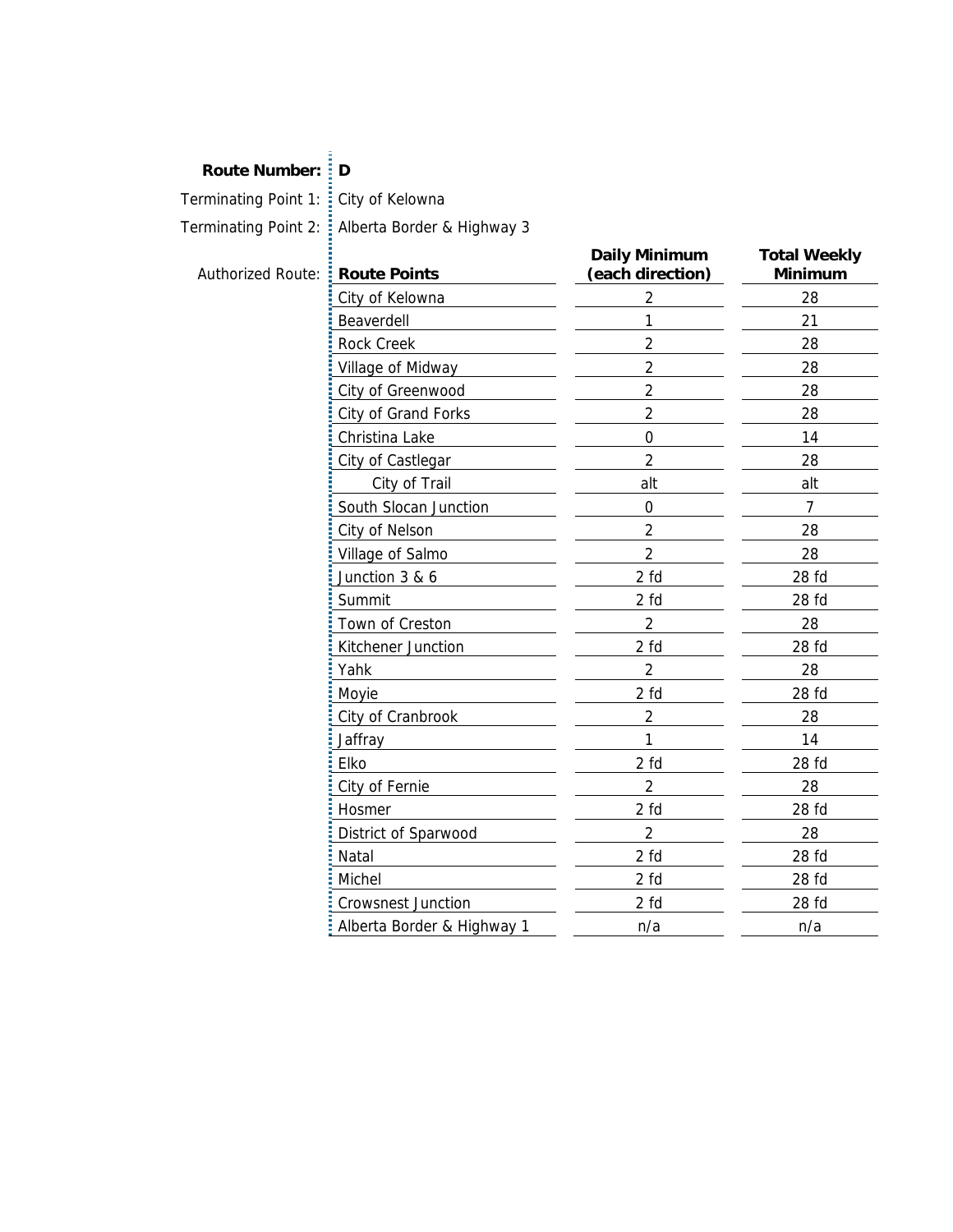#### **Route Number: E**

Terminating Point 1: City of Prince George

Terminating Point 2: City of Vancouver

Service Limitation:  $\frac{1}{2}$  No service may be operated solely between the City of Prince George and the City of Prince George Airport.

| E1:<br>3<br>City of Prince George<br>$\overline{2}$<br>City of Prince George Airport<br>$\overline{2}$<br>Hixon<br>3<br>City of Quesnel<br>McLeese Lake<br>1 <sub>fd</sub> | 42<br>28<br>35<br>42<br>14 fd<br>42<br>28<br>42 |
|----------------------------------------------------------------------------------------------------------------------------------------------------------------------------|-------------------------------------------------|
|                                                                                                                                                                            |                                                 |
|                                                                                                                                                                            |                                                 |
|                                                                                                                                                                            |                                                 |
|                                                                                                                                                                            |                                                 |
|                                                                                                                                                                            |                                                 |
| City of Williams Lake<br>3                                                                                                                                                 |                                                 |
| $\overline{c}$<br>Lac La Hache                                                                                                                                             |                                                 |
| 3<br>District of 100 Mile House                                                                                                                                            |                                                 |
| 3<br>70 Mile House                                                                                                                                                         | 42                                              |
| 3<br>Village of Clinton                                                                                                                                                    | 42                                              |
| 3<br>Village of Cache Creek<br>$E2(a)$ :                                                                                                                                   | 42                                              |
| 1 <sub>fd</sub><br>Savona                                                                                                                                                  | 14 fd                                           |
| City of Kamloops<br>1                                                                                                                                                      | 14                                              |
| City of Vancouver<br>1<br>$E2(b)$ :                                                                                                                                        | 14                                              |
| Spences Bridge<br>1                                                                                                                                                        | 14                                              |
| Shaw Springs<br>1 <sub>fd</sub>                                                                                                                                            | 14 fd                                           |
| Village of Lytton<br>1                                                                                                                                                     | 14                                              |
| North Bend<br>1 <sub>oc</sub>                                                                                                                                              | 14oc                                            |
| 1<br><b>Boston Bar</b>                                                                                                                                                     | 14                                              |
| 1 <sub>fd</sub><br>Spuzzum                                                                                                                                                 | 14 fd                                           |
| 1 <sub>fd</sub><br>Yale                                                                                                                                                    | 14 fd                                           |
| District of Hope<br>1                                                                                                                                                      | 14                                              |
| Laidlaw<br>1 <sub>oc</sub>                                                                                                                                                 | 14 ос                                           |
| <b>Bridal Falls</b><br>1 oc                                                                                                                                                | 14 ос                                           |
| alt<br>Aggasiz                                                                                                                                                             | alt                                             |
| District of Mission<br>alt                                                                                                                                                 | alt                                             |
| District of Maple Ridge<br>alt                                                                                                                                             | alt                                             |
| City of Chilliwack<br>$\overline{2}$                                                                                                                                       | 35                                              |
| City of Abbotsford<br>1                                                                                                                                                    | 28                                              |
| City or Township of Langley<br>1                                                                                                                                           | 21                                              |
| City of Surrey<br>alt                                                                                                                                                      | alt                                             |
| District of Delta<br>alt                                                                                                                                                   | alt                                             |
| City of Richmond<br>alt                                                                                                                                                    | alt                                             |
| City of Coquitlam<br>1                                                                                                                                                     | 28                                              |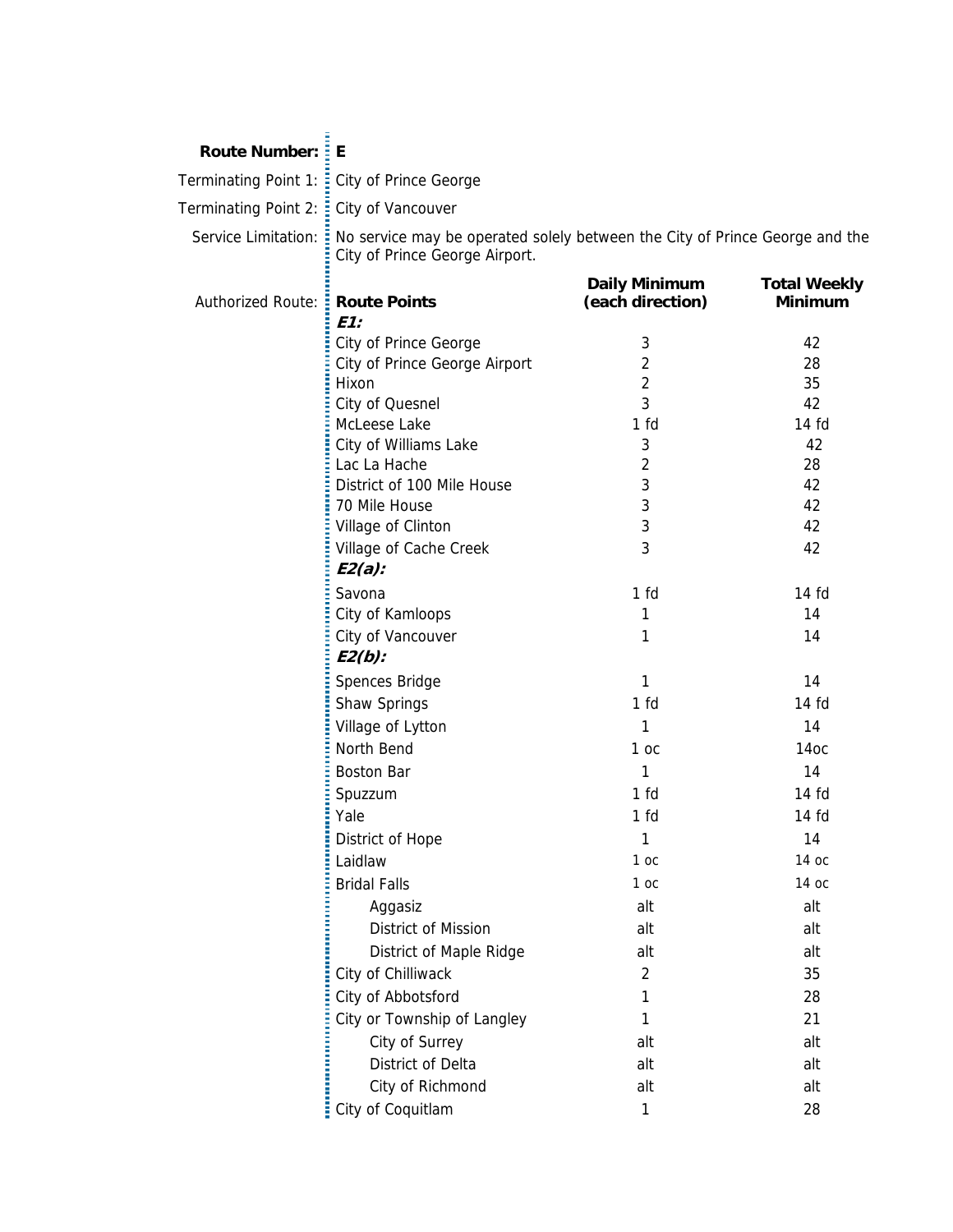## **Route Number: F**

|                          | Terminating Point 1: : Alberta Border & Highway 93 |                                          |                                       |
|--------------------------|----------------------------------------------------|------------------------------------------|---------------------------------------|
| Terminating Point 2:     | City of Cranbrook                                  |                                          |                                       |
| <b>Authorized Route:</b> | <b>Route Points</b>                                | <b>Daily Minimum</b><br>(each direction) | <b>Total Weekly</b><br><b>Minimum</b> |
|                          | Alberta Border & Highway 93                        | n/a                                      | n/a                                   |
|                          | <b>Vermillion Crossing</b>                         | 1 <sub>fd</sub>                          | 14 fd                                 |
|                          | Radium Aquacourt                                   | 1 fd                                     | 14 fd                                 |
|                          | Kootenay Park (West Gate)                          | 1 fd                                     | 14 fd                                 |
|                          | Village of Radium Hot Springs                      | 1                                        | 14                                    |
|                          | District of Invermere                              | 1                                        | 14                                    |
|                          | Windermere                                         | 1 fd                                     | 14 fd                                 |
|                          | <b>Fairmont Hot Springs</b>                        | 1                                        | 14                                    |
|                          | Columbia Lake Station                              | 1 <sub>fd</sub>                          | 14 fd                                 |
|                          | <b>Canal Flats</b>                                 | 1 <sub>fd</sub>                          | 14 fd                                 |
|                          | Skookumchuck                                       | 1 fd                                     | 14 fd                                 |
|                          | City of Kimberley                                  | 1                                        | 14                                    |
|                          | Marysville                                         | 1 fd                                     | 14 fd                                 |
|                          | City of Cranbrook                                  | 1                                        | 14                                    |
|                          |                                                    |                                          |                                       |
| <b>Route Number: : G</b> |                                                    |                                          |                                       |
|                          | Terminating Point 1: Alberta Border & Highway 2    |                                          |                                       |
| Terminating Point 2:     | City of Dawson Creek                               |                                          |                                       |
|                          |                                                    | <b>Daily Minimum</b>                     | <b>Total Weekly</b>                   |
| <b>Authorized Route:</b> | <b>Route Points</b>                                | (each direction)                         | <b>Minimum</b>                        |
|                          | Alberta Border & Highway 2                         | n/a                                      | n/a                                   |
|                          | Tom's Lake                                         | 2 fd                                     | 28 fd                                 |
|                          | Village of Pouce Coupe                             | 2 fd                                     | 28 fd                                 |
|                          | City of Dawson Creek                               | $\overline{2}$                           | 28                                    |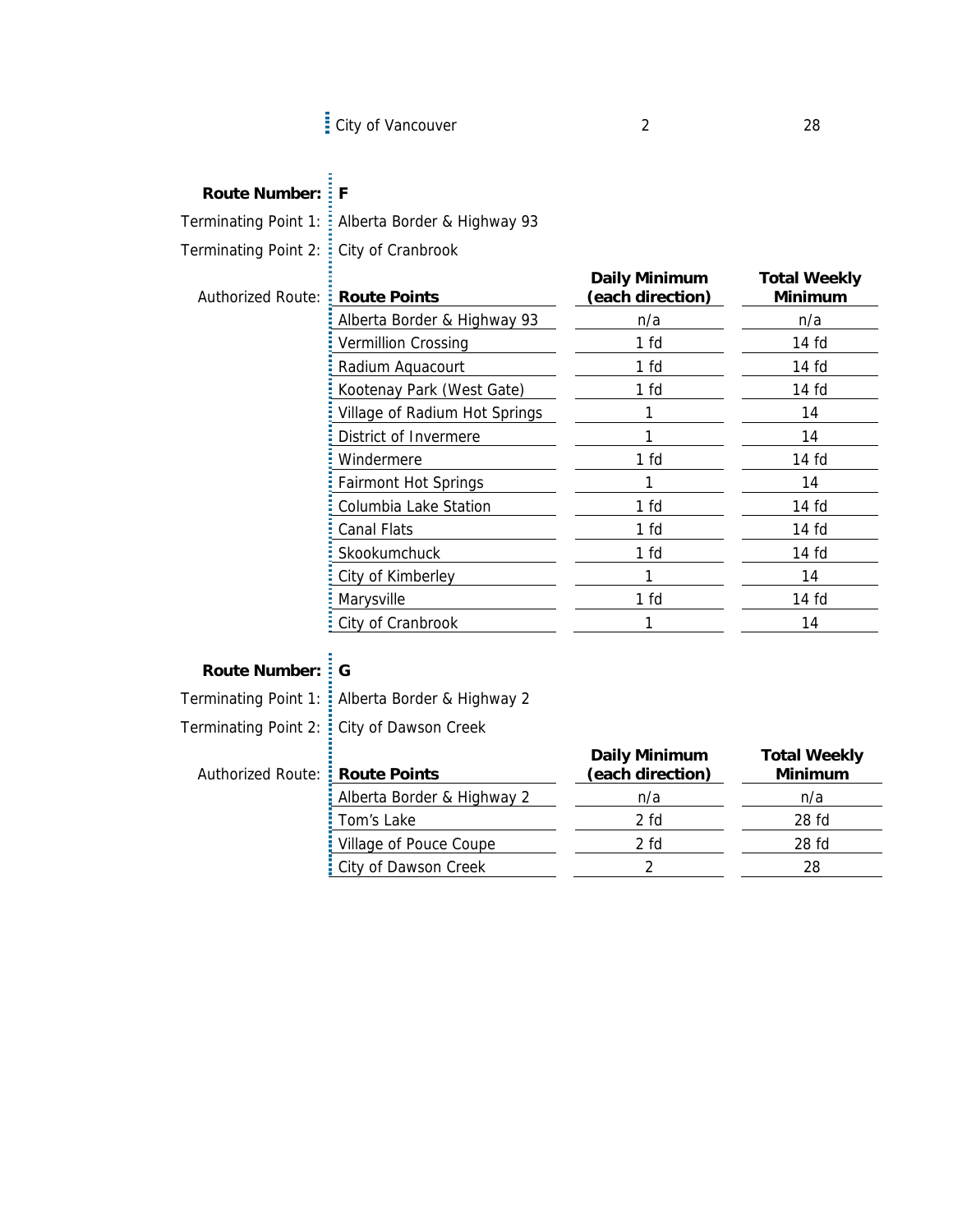#### **Route Number: I1**

Terminating Point 1: City of Dawson Creek

Terminating Point 2: Town of Fort Nelson

| Authorized Route: : Ro |  |
|------------------------|--|
|                        |  |
|                        |  |

| Authorized Route: : Route Points |                             | <b>Daily Minimum</b><br>(each direction) | <b>Total Weekly</b><br><b>Minimum</b> |
|----------------------------------|-----------------------------|------------------------------------------|---------------------------------------|
|                                  | : City of Dawson Creek      |                                          | 30                                    |
|                                  | : District of Taylor        |                                          | 30                                    |
|                                  | : City of Fort St John      |                                          | 30                                    |
|                                  | Wonowon                     |                                          | 12                                    |
|                                  | : Pink Mountain             |                                          | 12                                    |
|                                  | <b>E</b> Buckinghorse River |                                          | 12                                    |
|                                  | <b>Prophet River</b>        |                                          | 12 f <sub>d</sub>                     |
|                                  | : Town of Fort Nelson       |                                          | 12                                    |
|                                  |                             |                                          |                                       |

## **Route Number: I2**

Terminating Point 1: Town of Fort Nelson

Terminating Point 2: Yukon Border & Highway 97

| <b>Authorized Route:</b> | <b>Route Points</b>       | Weekly<br><b>Minimum</b><br>(each direction) | <b>Total Weekly</b><br><b>Minimum</b> |
|--------------------------|---------------------------|----------------------------------------------|---------------------------------------|
|                          | Town of Fort Nelson       | 3                                            | 6                                     |
|                          | Steamboat                 | 3 fd                                         | 6 fd                                  |
|                          | Summit Lake               | 3 fd                                         | 6 fd                                  |
|                          | Toad River Lodge          | 3                                            | 6                                     |
|                          | Muncho Lake               | 3                                            | 6                                     |
|                          | <b>Liard River</b>        | 3                                            | 6                                     |
|                          | Coal River                | 3 fd                                         | 6 fd                                  |
|                          | Fireside                  | 3                                            | 6                                     |
|                          | <b>Contact Creek</b>      | 3 fd                                         | 6 fd                                  |
|                          | Iron Creek, Yukon         | n/a                                          | n/a                                   |
|                          | Lower Post                | 3 fd                                         | 6 fd                                  |
|                          | Yukon Border & Highway 97 | n/a                                          | n/a                                   |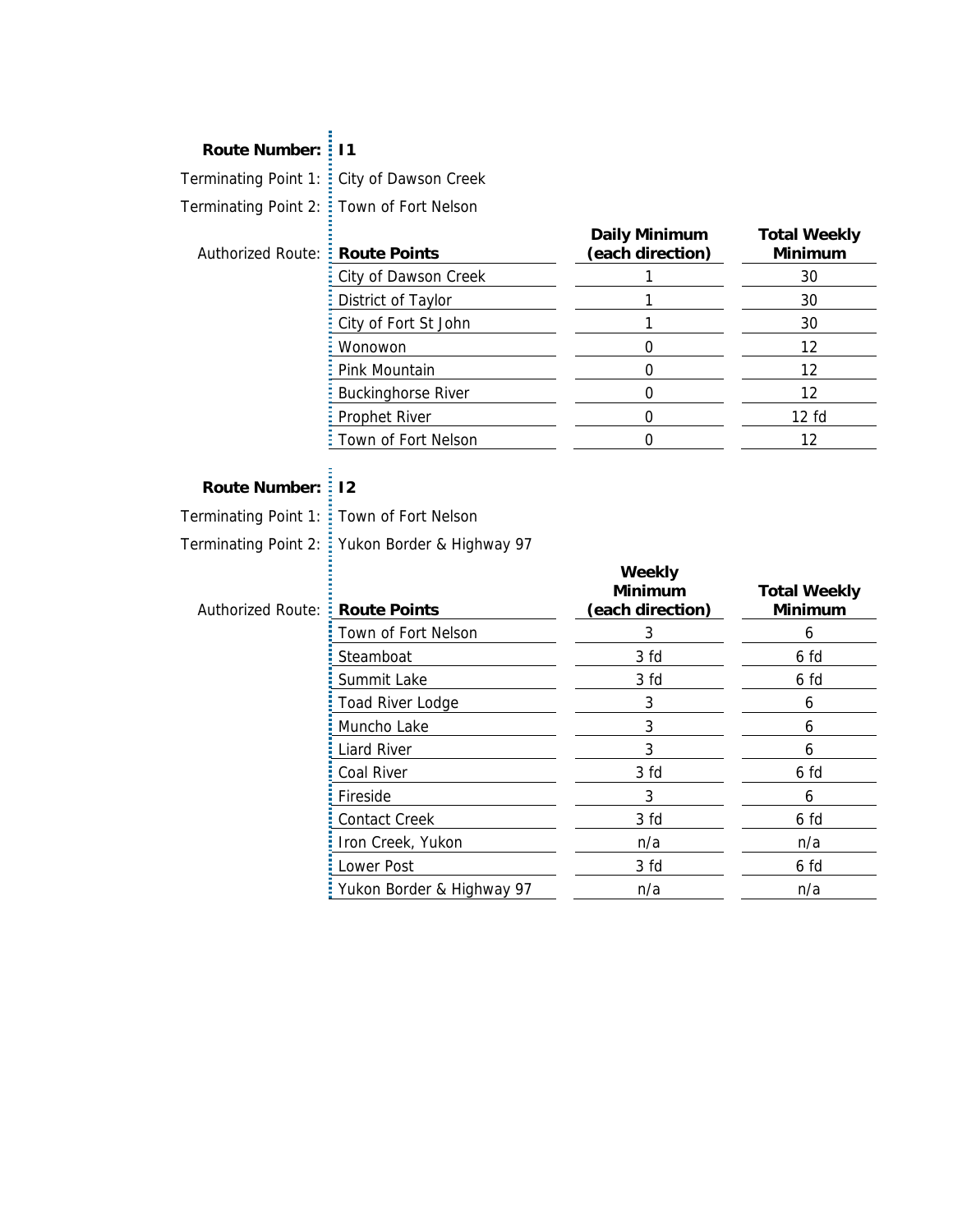#### **Route Number: J**

Terminating Point 1: City of Dawson Creek

Terminating Point 2: City of Prince George

Service Exception:  $\frac{1}{2}$  No service is required on statutory holidays.

|                     |                         | <b>Daily Minimum</b> | <b>Total Weekly</b> |
|---------------------|-------------------------|----------------------|---------------------|
| Authorized Route: : | <b>Route Points</b>     | (each direction)     | <b>Minimum</b>      |
|                     | City of Dawson Creek    |                      | 24                  |
|                     | Arras                   | 1 fd                 | 24 fd               |
|                     | Groundbirch             | 1 fd                 | 24 fd               |
|                     | District of Chetwynd    |                      | 24                  |
|                     | <b>Commotion Creek</b>  | 1 fd                 | 24 fd               |
|                     | Pine Valley             | 1 fd                 | 24 fd               |
|                     | Azouzetta Lake          | 1 fd                 | 24 fd               |
|                     | Kennedy                 | 1 fd                 | 24 fd               |
|                     | Mackenzie Junction      | 1 fd                 | 24 fd               |
|                     | District of Mackenzie   |                      | 14                  |
|                     | Mackenzie Junction      | $1-fd$               | 24 fd               |
|                     | <b>Windy Point</b>      | $1-fd$               | 24 fd               |
|                     | McLeod Lake Lodge       | 1 fd                 | 24 fd               |
|                     | Bear Lake               |                      | 19                  |
|                     | Salmon River            | $1-fd$               | 24 fd               |
|                     | : City of Prince George |                      | 24                  |
|                     |                         |                      |                     |

| <b>Route Number: EK</b>          |                                                   |                                                 |
|----------------------------------|---------------------------------------------------|-------------------------------------------------|
|                                  | Terminating Point 1: : City of Prince George      |                                                 |
|                                  | Terminating Point 2: : District of Fort St. James |                                                 |
| Authorized Route: : Route Points |                                                   | Weekly<br><b>Minimum</b><br>(each<br>direction) |
|                                  | City of Prince George                             | 6                                               |
|                                  | Mud River                                         | 6                                               |
|                                  | Telechik Road                                     | 6                                               |
|                                  | <b>Bednesti Resort</b>                            | 6                                               |
|                                  | Finmore                                           | 6                                               |
|                                  | Mapes Road                                        | 6                                               |
|                                  | District of Vanderhoof                            | 6                                               |
|                                  | 12 Mile                                           | 6                                               |
|                                  | Dog Creek                                         | 6                                               |
|                                  | District of Fort St. James                        | 6                                               |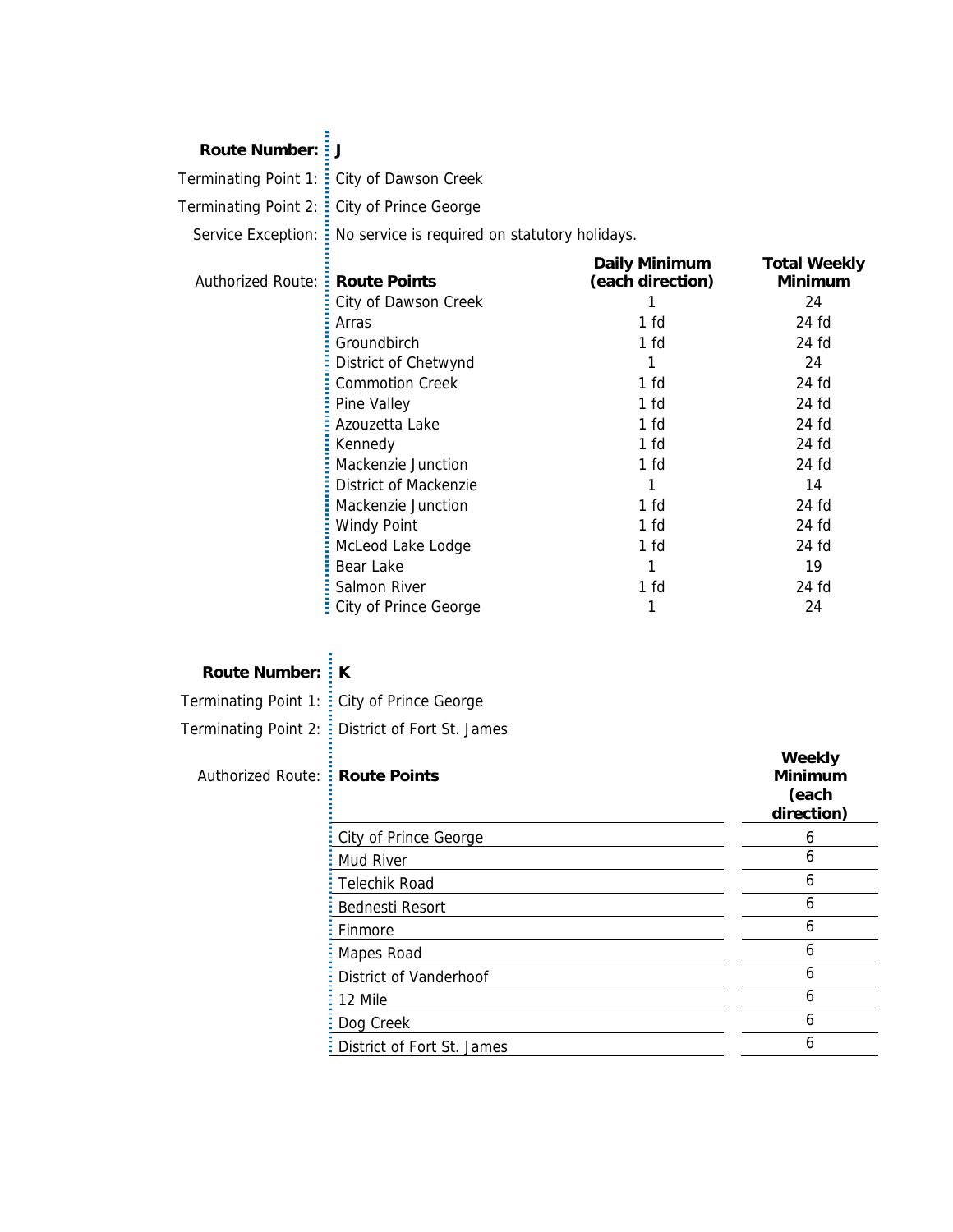| Route Number: : L1                           |                                              |                                          |                                |
|----------------------------------------------|----------------------------------------------|------------------------------------------|--------------------------------|
| Terminating Point 1: : City of Prince Rupert |                                              |                                          |                                |
|                                              |                                              |                                          |                                |
|                                              | Terminating Point 2: : City of Prince George |                                          |                                |
| Authorized Route: : Route Points             |                                              | <b>Daily Minimum</b><br>(each direction) | <b>Total Weekly</b><br>Minimum |
|                                              | City of Prince Rupert                        | 1                                        | 22                             |
|                                              | Port Edward Corner                           | 1 <sub>fd</sub>                          | $22$ fd                        |
|                                              | Tyee                                         | 1 fd                                     | $22$ fd                        |
|                                              | Kwinitsa                                     | 1 fd                                     | $22$ fd                        |
|                                              | Shames                                       | 1 fd                                     | $22$ fd                        |
|                                              | City of Terrace                              | 1                                        | 22                             |
|                                              | Kitwanga Junction                            | 1                                        | 21                             |
|                                              | Skeena Cross                                 | 1 <sub>fd</sub>                          | $22$ fd                        |
|                                              | District of New Hazelton                     | 1                                        | 22                             |
|                                              | Moricetown                                   | 1 <sub>fd</sub>                          | $22$ fd                        |
|                                              | Town of Smithers                             | 1                                        | 22                             |
|                                              | Village of Telkwa                            | 1                                        | 22                             |
|                                              | District of Houston                          | 1                                        | 22                             |
|                                              | Topley                                       | 1                                        | 22                             |
|                                              | <b>Broman Lake</b>                           | 1fd                                      | $22$ fd                        |
|                                              | Village of Burns Lake                        | 1                                        | 22                             |
|                                              | Fraser Lake                                  |                                          | 22                             |
|                                              | Fort Fraser                                  | 1                                        | 22                             |
|                                              | District of Vanderhoof                       |                                          | 22                             |
|                                              | City of Prince George                        | 1                                        | 22                             |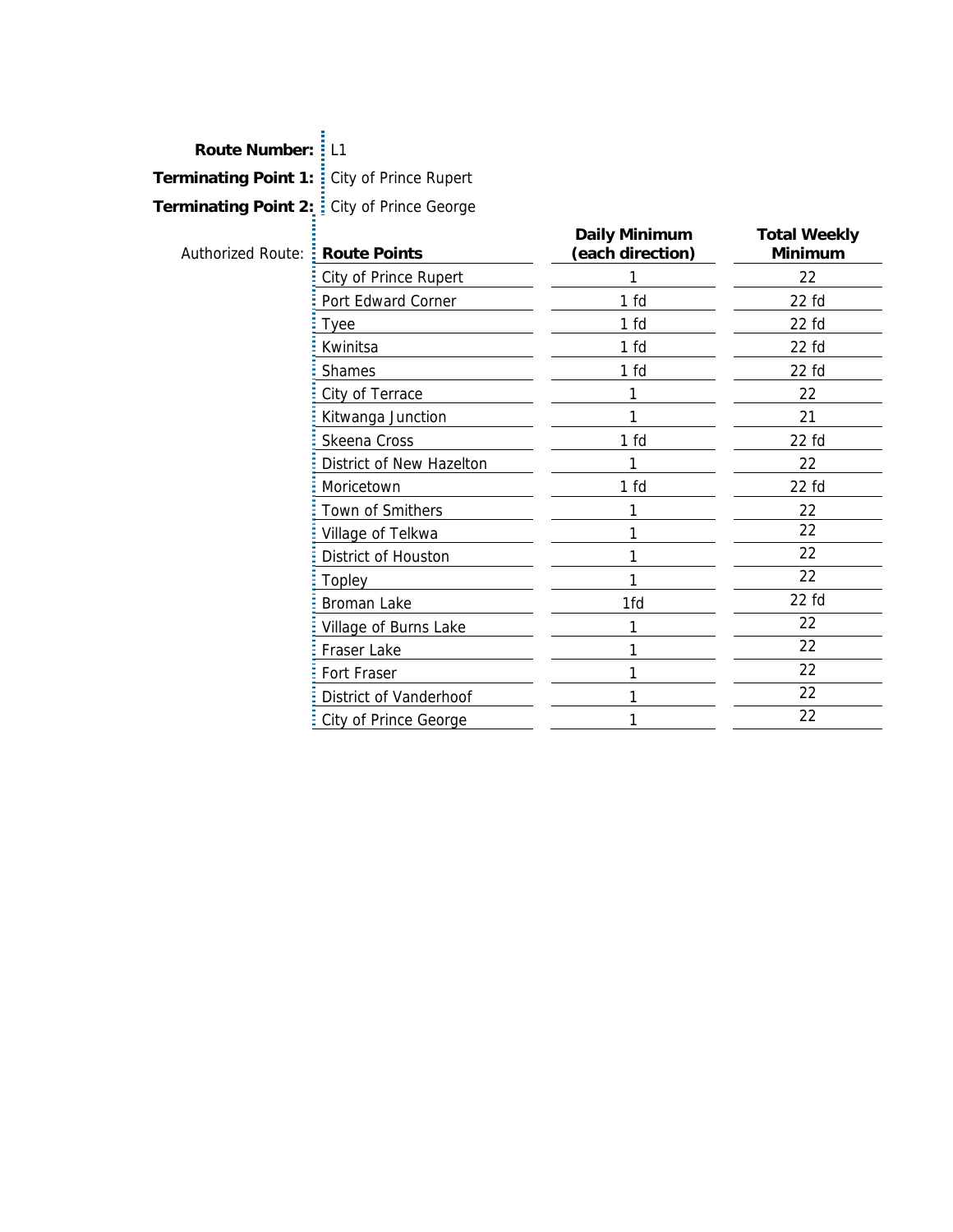#### **Route Number: L2**

Terminating Point 1: : City of Prince George Terminating Point 2: Alberta Border & Highway 16

Authorized Route: **Route Points Daily Minimum (each direction) Total Weekly Minimum**  City of Prince George 1 14 Bowron River **by a contract of the CO** and the CO and the CO and the CO and the CO and the CO and the CO and the CO and the CO and the CO and the CO and the CO and the CO and the CO and the CO and the CO and the CO and the Dome Creek 1 fd 14 fd Crescent Spur 0 7 fd Lamming Mills **1988 1988 1988 1988 1988 1988 1988 1988 1988 1988 1988 1988 1988 1988 1988 1988 1988 1988 1988 1988 1988 1988 1988 1988 1988 1988 1988 1988 1988 1988** Village of McBride 2012 12 14 Tete Jaune Cache Junction 1 fd 14 fd Village of Valemount 1 14 Tete Jaune Cache Junction 1 fd 14 fd<br>Mount Pobson 1 fd 14 fd 14 fd 14 fd 14 fd 14 fd 14 fd 15 fd 15 fd 15 fd 15 fd 15 fd 15 fd 15 fd 15 fd 15 fd 15 Mount Robson 1 fd **Alberta Border & Highway 16** n/a n/a n/a n/a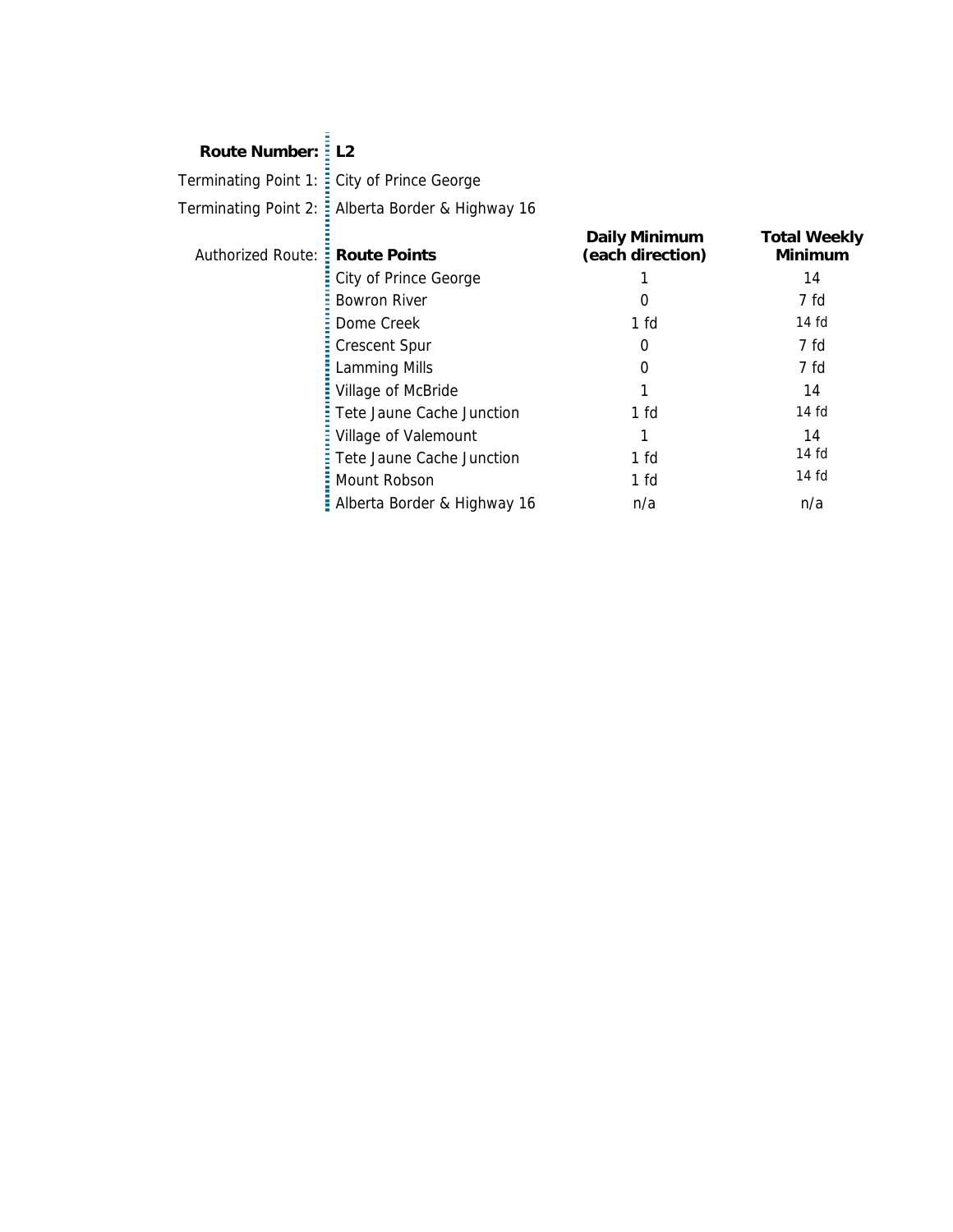#### **Route Number: N**

Terminating Point 1: Alberta Border & Highway 16 Terminating Point 2: City of Vancouver

| <b>Authorized Route:</b> | <b>Route Points</b>         | <b>Daily Minimum</b><br>(each direction) | <b>Total Weekly</b><br><b>Minimum</b> |
|--------------------------|-----------------------------|------------------------------------------|---------------------------------------|
|                          | Alberta Border & Highway 16 | n/a                                      | n/a                                   |
|                          | Mount Robson                | 1 fd                                     | $21$ fd                               |
|                          | Tete Jaune Cache Junction   | 1 fd                                     | 14 fd                                 |
|                          | Village of Valemount        | $\overline{2}$                           | 28                                    |
|                          | <b>Blue River</b>           | $\overline{2}$                           | 28                                    |
|                          | Avola Junction              | 2 fd                                     | 28 fd                                 |
|                          | Vavenby <sup>1</sup>        | 1                                        | 14                                    |
|                          | Clearwater                  | $\overline{2}$                           | 28                                    |
|                          | <b>Little Fort</b>          | 2                                        | 28                                    |
|                          | <b>Barriere</b>             | 2                                        | 28                                    |
|                          | City of Kamloops            | 2                                        | 28                                    |
|                          | City of Merritt             | 0                                        | 14                                    |
|                          | District of Hope            | 1                                        | 21                                    |
|                          | Agassiz                     | alt                                      | alt                                   |
|                          | District of Mission         | alt                                      | alt                                   |
|                          | District of Maple Ridge     | alt                                      | alt                                   |
|                          | City of Chilliwack          | $\overline{2}$                           | 28                                    |
|                          | City of Abbotsford          | $\mathbf 0$                              | 14                                    |
|                          | City or Township of Langley | 1                                        | 14                                    |
|                          | City of Surrey              | alt                                      | alt                                   |
|                          | District of Delta           | alt                                      | alt                                   |
|                          | City of Richmond            | alt                                      | alt                                   |
|                          | City of Coquitlam           | $\mathbf 0$                              | 14                                    |
|                          | City of Vancouver           | $\overline{2}$                           | 28                                    |

<sup>1&</sup>lt;br><sup>1</sup> 1 daily "intown" trip into Vavenby (each direction)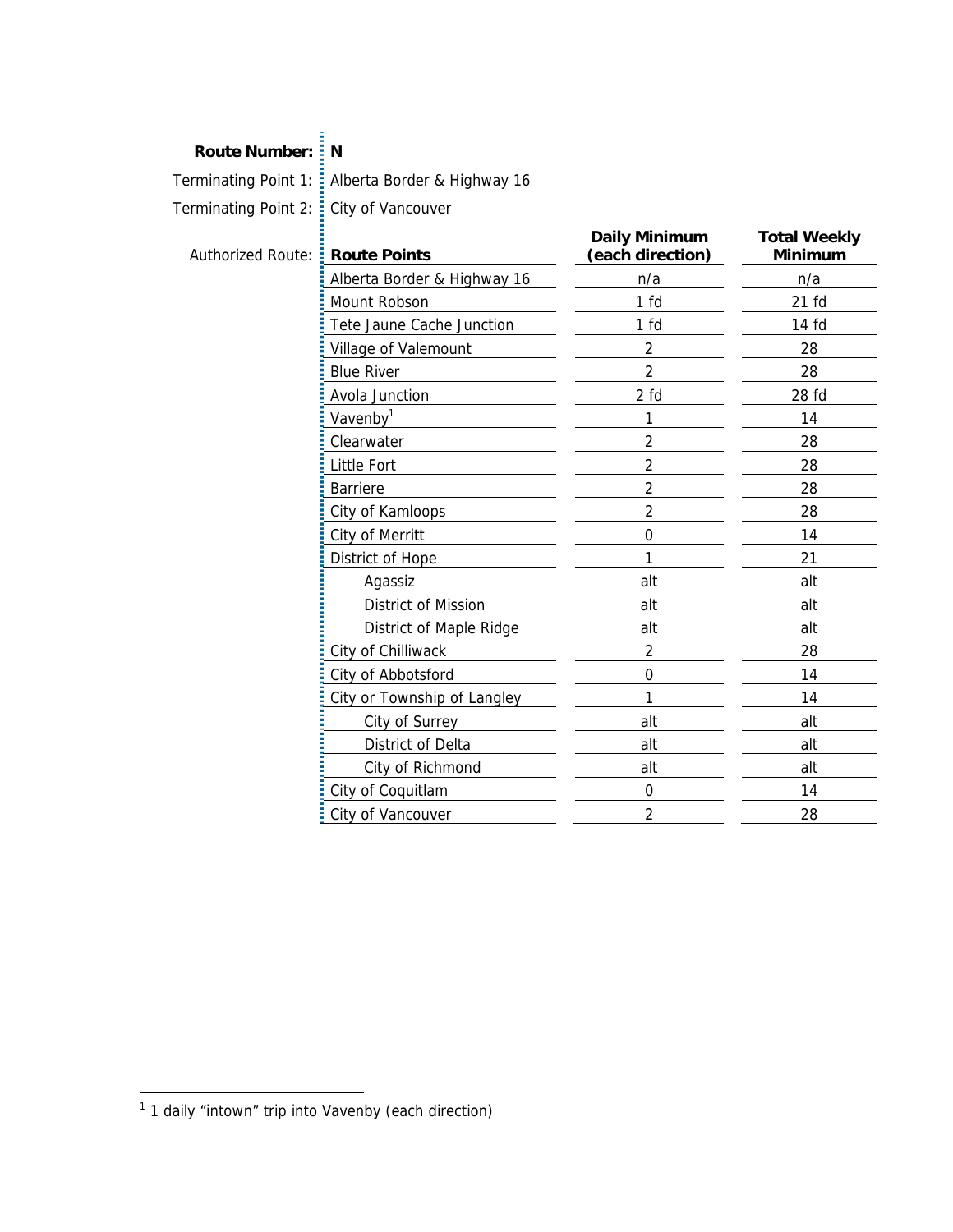### **Route Number: P**

Terminating Point 1: City of Kelowna

Terminating Point 2: City of Vancouver

| <b>Authorized Route:</b> | <b>E</b> Route Points       | <b>Daily Minimum</b><br>(each direction) | <b>Total Weekly</b><br><b>Minimum</b> |
|--------------------------|-----------------------------|------------------------------------------|---------------------------------------|
|                          | City of Kelowna             | 3                                        | 49                                    |
|                          | Westbank                    | 3                                        | 49                                    |
|                          | City of Merritt             | 3                                        | 42                                    |
|                          | District of Hope            |                                          | 21                                    |
|                          | Agassiz                     | alt                                      | alt                                   |
|                          | District of Mission         | alt                                      | alt                                   |
|                          | District of Maple Ridge     | alt                                      | alt                                   |
|                          | City of Chilliwack          | 2                                        | 42                                    |
|                          | City of Abbotsford          |                                          | 35                                    |
|                          | City or Township of Langley | O                                        | 7                                     |
|                          | City of Surrey              | alt                                      | alt                                   |
|                          | District of Delta           | alt                                      | alt                                   |
|                          | City of Richmond            | alt                                      | alt                                   |
|                          | City of Coquitlam           |                                          | 35                                    |
|                          | City of Vancouver           | 3                                        | 49                                    |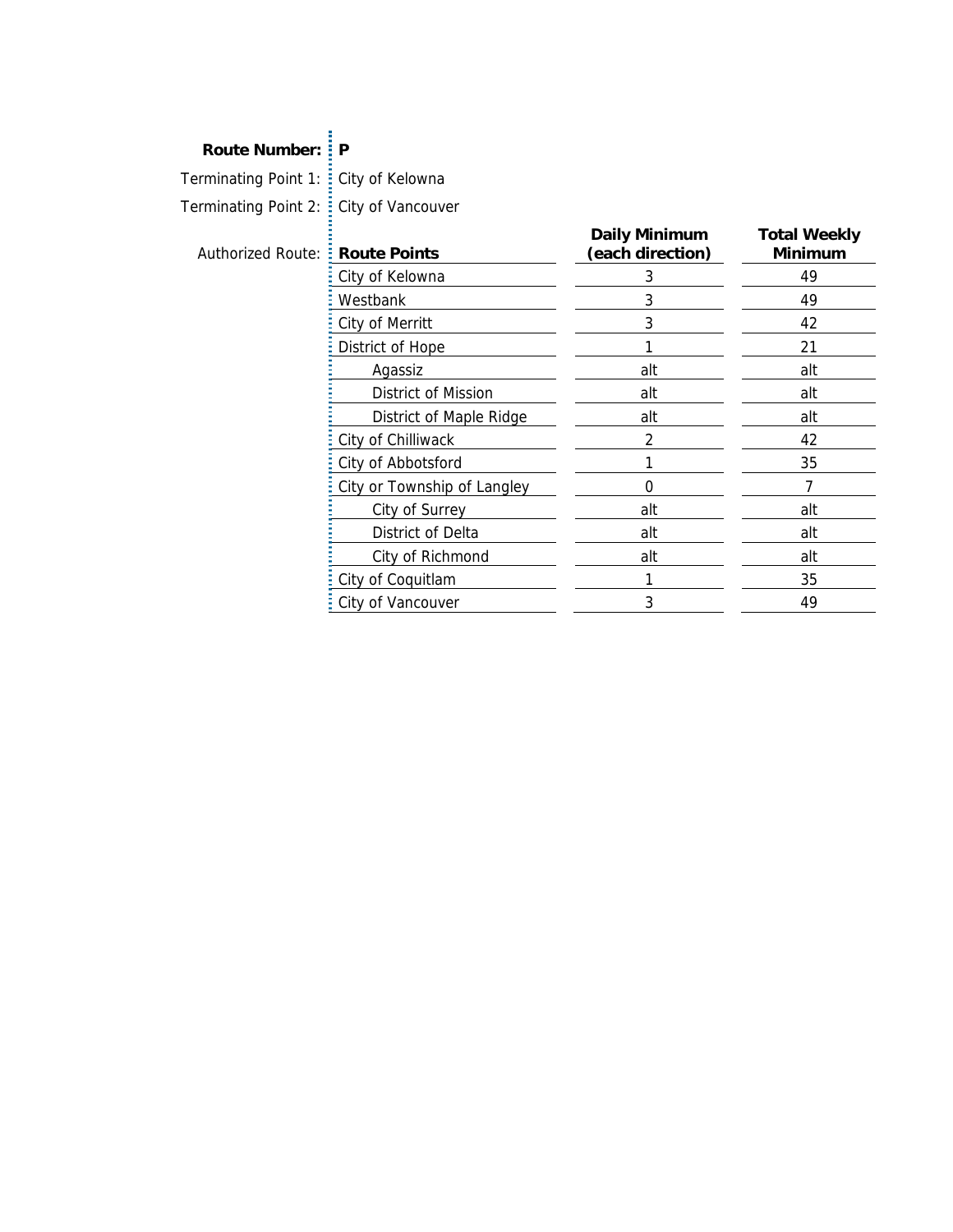#### Route Number: Q (via Horseshoe Bay/Departure Bay Ferry)

Terminating Point 1: City of Coquitlam or City of Vancouver

Terminating Point 2: City of Nanaimo

| Authorized Route: : Route Points |                                | <b>Daily Minimum</b><br>(each direction) | <b>Total Weekly</b><br><b>Minimum</b> |
|----------------------------------|--------------------------------|------------------------------------------|---------------------------------------|
|                                  | : City of Coquitlam            |                                          | 14                                    |
|                                  | : City of Vancouver            |                                          | 98                                    |
|                                  | : City of West Vancouver       |                                          | 112                                   |
|                                  | : Horseshoe Bay Ferry Terminal |                                          | 112                                   |
|                                  | : Departure Bay Ferry Terminal |                                          | 112                                   |
|                                  | : City of Nanaimo              |                                          | 112                                   |

### **Route Number: QA (Alternate via Tsawassan/Duke Point Ferry)**

Terminating Point 1: City of Coquitlam or City of Vancouver

Terminating Point 2: City of Nanaimo

| Authorized Route: : Route Points |                                 | <b>Daily Minimum</b><br>(each direction) | <b>Total Weekly</b><br><b>Minimum</b> |
|----------------------------------|---------------------------------|------------------------------------------|---------------------------------------|
|                                  | $\frac{1}{2}$ City of Coquitlam | alt                                      | alt                                   |
|                                  | City of Vancouver               | alt                                      | alt                                   |
|                                  | : City of Richmond              | alt                                      | alt                                   |
|                                  | : Tsawassan Ferry Terminal      | alt                                      | alt                                   |
|                                  | : Duke Point Ferry Terminal     | alt                                      | alt                                   |
|                                  | : City of Nanaimo               | alt                                      | alt                                   |
|                                  |                                 |                                          |                                       |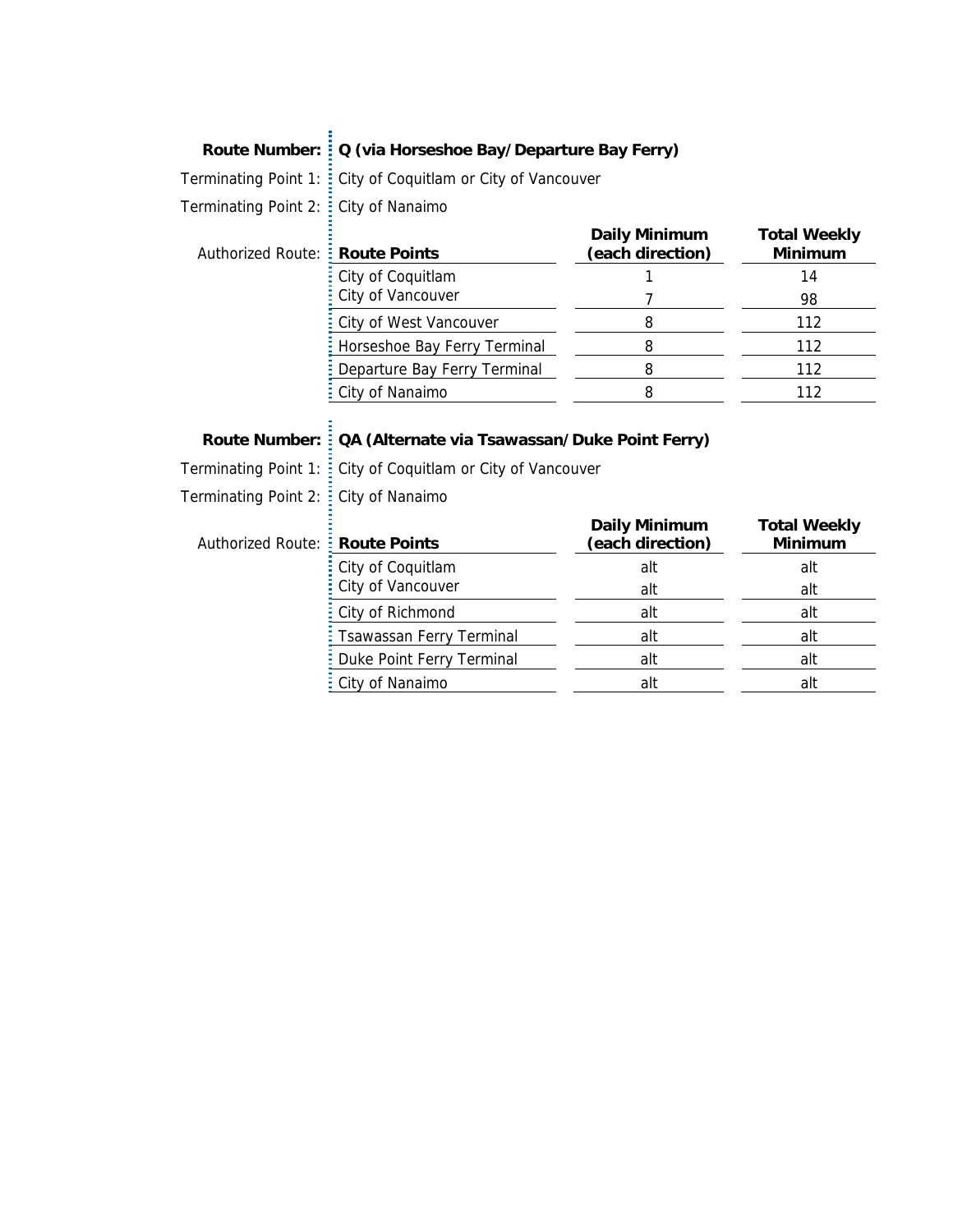#### Route Number: **S1**

Terminating Point 1: City of Vancouver

Terminating Point 2: Mount Currie<sup>2</sup>

| <b>Authorized Route:</b> | <b>Route Points</b>                 | <b>Daily Minimum</b><br>(each direction) | <b>Total Weekly Minimum</b> |
|--------------------------|-------------------------------------|------------------------------------------|-----------------------------|
|                          | City of Vancouver                   | 7                                        | 98                          |
|                          | City of West Vancouver              | 6                                        | 91                          |
|                          | Horseshoe Bay                       | 0                                        | 49 fd                       |
|                          | Sunset Beach                        | 5 fd                                     | 84 fd                       |
|                          | Village of Lions Bay                | 5                                        | 70                          |
|                          | Furry Creek                         | 5 fd                                     | 84 fd                       |
|                          | Brittania Beach                     | 5                                        | 77                          |
|                          | District of Squamish                | 6                                        | 91                          |
|                          | Dentville                           | 1 <sub>fd</sub>                          | 28 fd                       |
|                          | Garibaldi Highlands                 | $\overline{7}$                           | 98                          |
|                          | <b>Brackendale</b>                  | 6 fd                                     | 84 fd                       |
|                          | Pinecrest/Black Tusk                | 6                                        | 84                          |
|                          | Resort Municipality of<br>Whistler: |                                          |                             |
|                          | Function<br>$\circ$<br>Junction     | 6 fd                                     | 91 fd                       |
|                          | <b>Twin Lakes</b><br>$\circ$        | 6 fd                                     | 91 fd                       |
|                          | <b>Whistler Creek</b><br>$\circ$    | 5                                        | 84                          |
|                          | o Whistler Village                  | $\overline{7}$                           | 98                          |
|                          | <b>Alpine Meadows</b>               | 3 <sub>fd</sub>                          | 49 fd                       |
|                          | <b>Emerald Estates</b>              | $\mathbf 0$                              | 28                          |
|                          | Village of Pemberton                | 4                                        | 56                          |
|                          | Mount Currie                        | $1 + 1$ oc                               | $14 + 7$ oc                 |

 2 Route S1: Some trips may terminate at Whistler Village or the Village of Pemberton instead of Mt.Currie.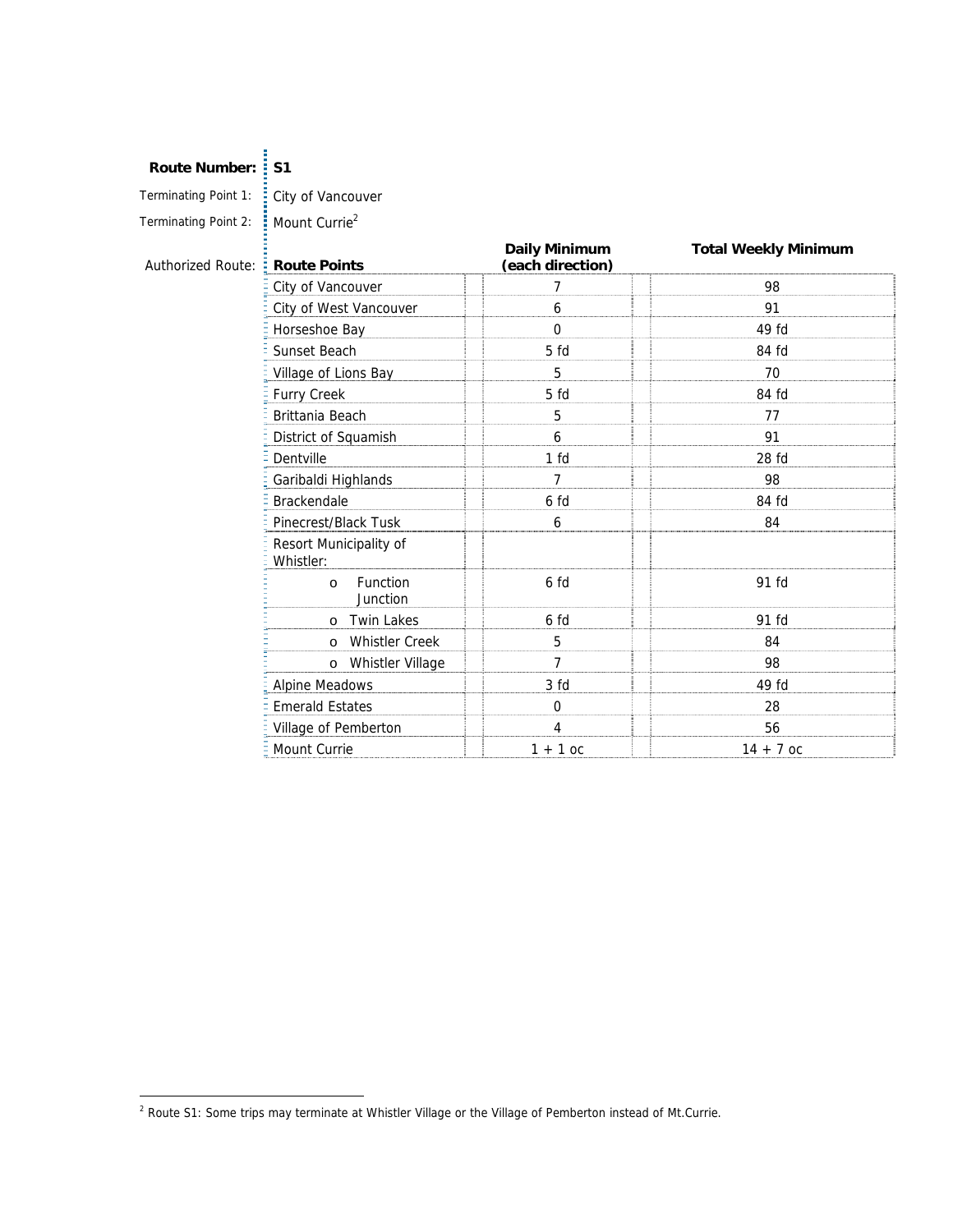#### Route Number: S2

Terminating Point 1: City of Coquitlam

Terminating Point 2:  $\frac{1}{2}$  Village of Pemberton<sup>3</sup>

| Authorized Route: : Route Points |                                          | <b>Daily Minimum</b><br>(each direction) | <b>Total Weekly</b><br><b>Minimum</b> |
|----------------------------------|------------------------------------------|------------------------------------------|---------------------------------------|
|                                  | : City of Coquitlam                      |                                          |                                       |
|                                  | : Garibaldi Highlands                    |                                          |                                       |
|                                  | <b>E</b> Whistler Creek                  |                                          | 14                                    |
|                                  | <b>E</b> Resort Municipality of Whistler |                                          |                                       |
|                                  | : Village of Pemberton                   |                                          |                                       |

## Route Number: S3

|                                     | Terminating Point 1: : University Endowment Lands (UBC)                                                                                                                                      |                             |  |  |
|-------------------------------------|----------------------------------------------------------------------------------------------------------------------------------------------------------------------------------------------|-----------------------------|--|--|
|                                     | Terminating Point 2: E Resort Municipality of Whistler                                                                                                                                       |                             |  |  |
| Seasonal Operation: E Service must: |                                                                                                                                                                                              |                             |  |  |
|                                     | start on a day in the month of November,<br>1.                                                                                                                                               |                             |  |  |
|                                     | from the start as required under paragraph 1 above, continue to operate<br>2.<br>according to the total weekly minimum for this route until the cessation<br>date under paragraph 3 (below), |                             |  |  |
|                                     | 3.<br>cease operation on a day in the month of April, and                                                                                                                                    |                             |  |  |
|                                     | after the cessation date required under paragraph 3 (above), not<br>4.<br>operate at any time before the start date as required under paragraph 1<br>(above).                                |                             |  |  |
| Authorized Route: : Route Points    |                                                                                                                                                                                              | <b>Total Weekly Minimum</b> |  |  |
|                                     | University Endowment Lands                                                                                                                                                                   | 6                           |  |  |
|                                     | City of Vancouver<br>6                                                                                                                                                                       |                             |  |  |
|                                     | City of West Vancouver                                                                                                                                                                       | 6                           |  |  |
|                                     | Resort Municipality of Whistler<br>6                                                                                                                                                         |                             |  |  |

**EXEL TE SECT TE SET TE SET TE SET A TE SET A TE SET A TE SET A TE SET A TE SET A TE SET A TE SET A TE SET A TE**<br><sup>3</sup> Route S2: Some trips may terminate at the Resort Municipality of Whistler instead of the Village of Pemberton.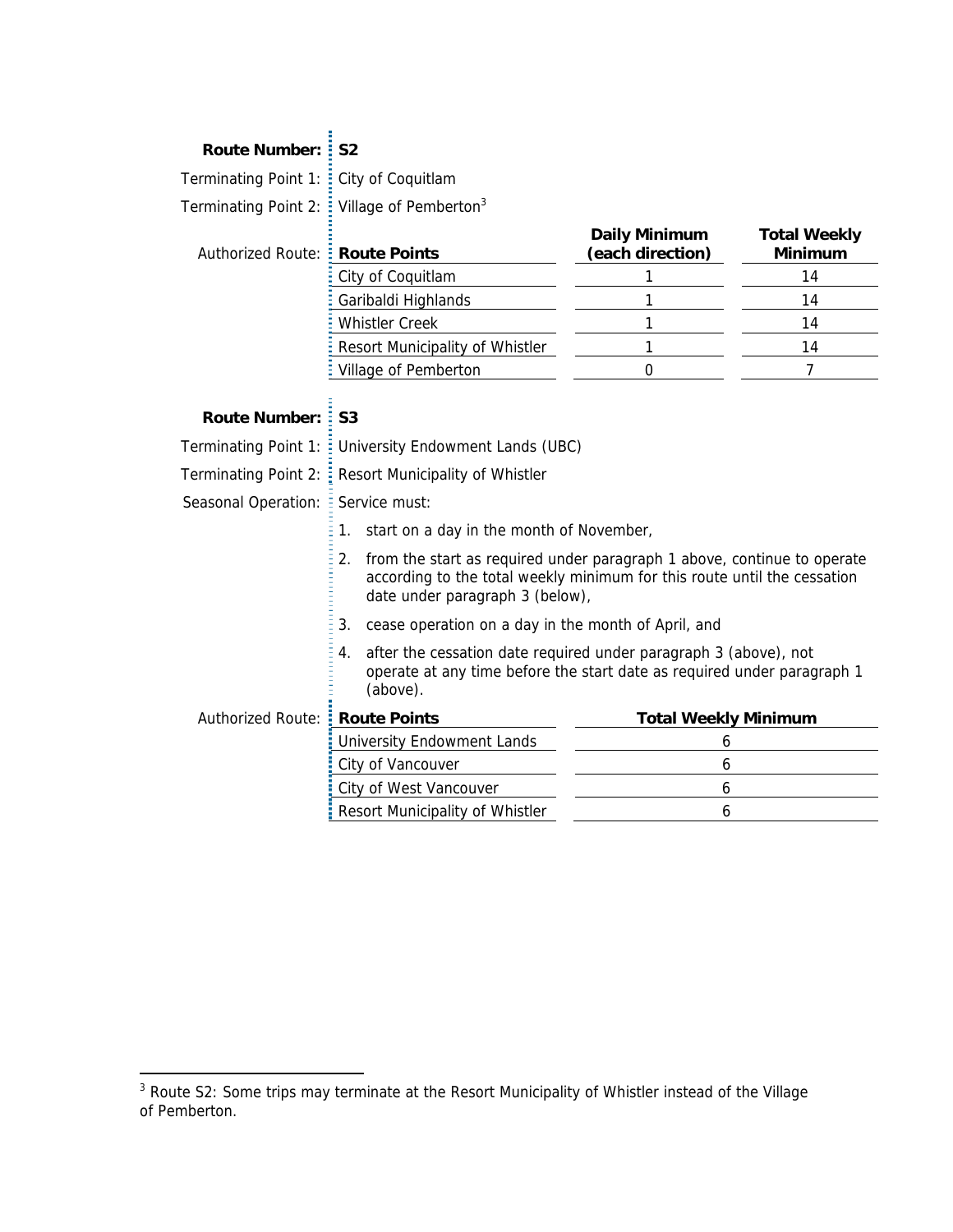| <b>Route Number:</b>                            | ΞT                                                                                                                                                                                                                                                                                                                                                                                                                                                                                                                                                                      |                                          |                                       |
|-------------------------------------------------|-------------------------------------------------------------------------------------------------------------------------------------------------------------------------------------------------------------------------------------------------------------------------------------------------------------------------------------------------------------------------------------------------------------------------------------------------------------------------------------------------------------------------------------------------------------------------|------------------------------------------|---------------------------------------|
| Terminating Point 1:                            | : City of Victoria                                                                                                                                                                                                                                                                                                                                                                                                                                                                                                                                                      |                                          |                                       |
| Terminating Point 2:                            | City of Nanaimo                                                                                                                                                                                                                                                                                                                                                                                                                                                                                                                                                         |                                          |                                       |
| Authorized Route: :                             | <b>Route Points</b>                                                                                                                                                                                                                                                                                                                                                                                                                                                                                                                                                     | <b>Daily Minimum</b><br>(each direction) | <b>Total Weekly</b><br><b>Minimum</b> |
|                                                 | City of Victoria                                                                                                                                                                                                                                                                                                                                                                                                                                                                                                                                                        | 5                                        | 82                                    |
|                                                 | City of Langford                                                                                                                                                                                                                                                                                                                                                                                                                                                                                                                                                        | 3 fd                                     | 42 fd                                 |
|                                                 | Goldstream                                                                                                                                                                                                                                                                                                                                                                                                                                                                                                                                                              | 3 <sub>fd</sub>                          | 42 fd                                 |
|                                                 | Malahat Lookout                                                                                                                                                                                                                                                                                                                                                                                                                                                                                                                                                         | 3 fd                                     | 42 fd                                 |
|                                                 | Mill Bay                                                                                                                                                                                                                                                                                                                                                                                                                                                                                                                                                                | 3                                        | 54                                    |
|                                                 | Cobble Hill                                                                                                                                                                                                                                                                                                                                                                                                                                                                                                                                                             | 3 fd                                     | 42 fd                                 |
|                                                 | Cowichan Bay                                                                                                                                                                                                                                                                                                                                                                                                                                                                                                                                                            | 3 fd                                     | 42 fd                                 |
|                                                 | City of Duncan                                                                                                                                                                                                                                                                                                                                                                                                                                                                                                                                                          | 5                                        | 82                                    |
|                                                 | District of North Cowichan                                                                                                                                                                                                                                                                                                                                                                                                                                                                                                                                              | 3                                        | 42                                    |
|                                                 | Saltair                                                                                                                                                                                                                                                                                                                                                                                                                                                                                                                                                                 | 3 fd                                     | 42 fd                                 |
|                                                 | Town of Ladysmith                                                                                                                                                                                                                                                                                                                                                                                                                                                                                                                                                       | 5                                        | 82                                    |
|                                                 | Cassidy                                                                                                                                                                                                                                                                                                                                                                                                                                                                                                                                                                 | 3                                        | 42                                    |
|                                                 | City of Nanaimo                                                                                                                                                                                                                                                                                                                                                                                                                                                                                                                                                         | 5                                        | 82                                    |
| <b>Emergency Routing:</b><br>Alternate Routing: | When the Malahat portion of the Trans Canada Highway cannot be used,<br>vehicles may be operated from the City of Victoria to the District of Saanich<br>to the District of Central Saanich and, after crossing the Finlayson Arm by<br>the Mill Bay Ferry, reconnect with the regular route at Mill Bay.<br>The route points set out above do not preclude the licence holder from, on<br>any portion of Highway 1 that is situated on Vancouver Island, making<br>scheduled time stops or conveying passengers who hail or flag the motor<br>vehicle from the street. |                                          |                                       |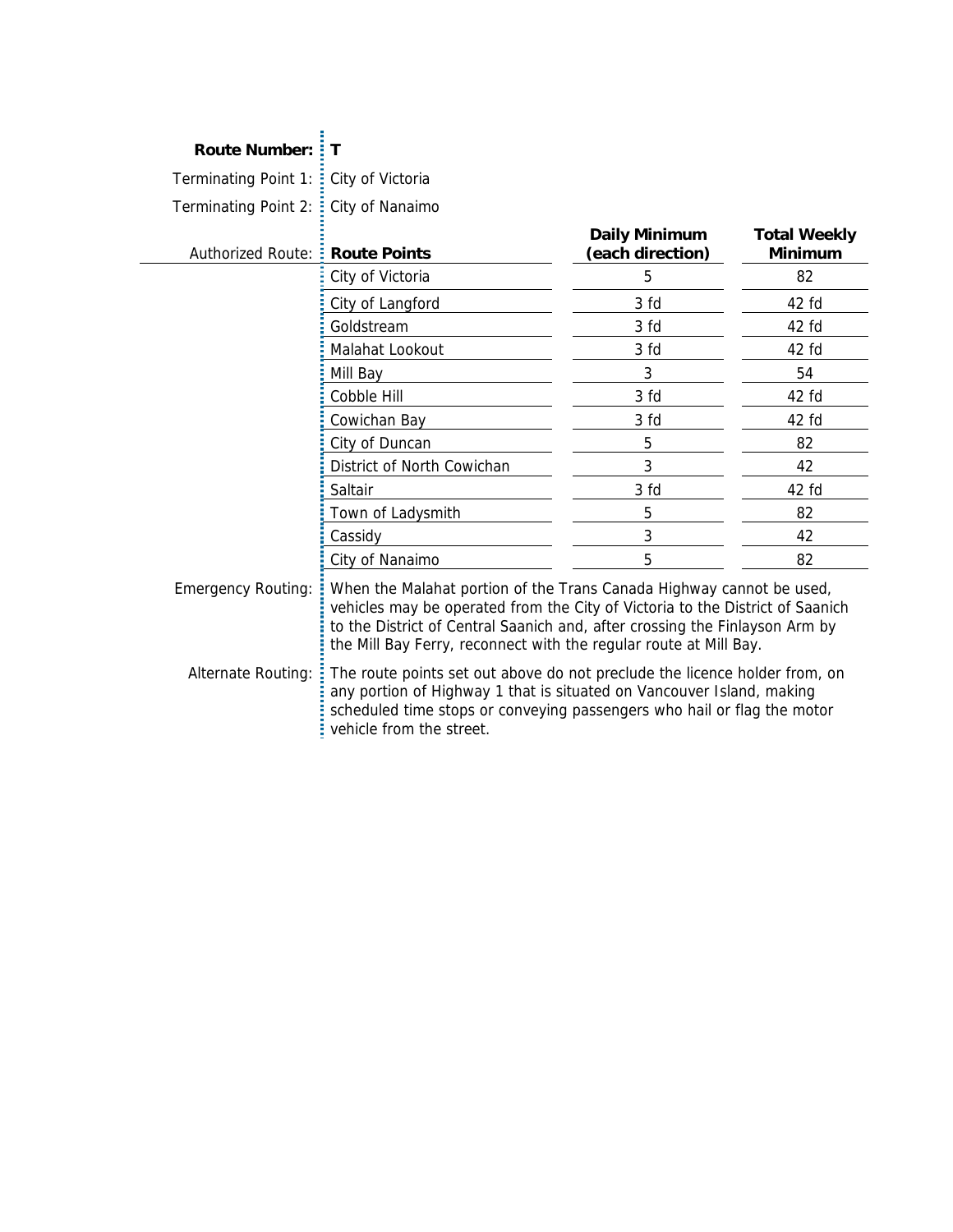### **Route Number: U**

Terminating Point 1: City of Nanaimo

Terminating Point 2: District of Campbell River

| Authorized Route: : Route Points |  |  |
|----------------------------------|--|--|
|                                  |  |  |
|                                  |  |  |

| <b>Authorized Route:</b> | <b>Route Points</b>        | <b>Daily Minimum</b><br>(each direction) | <b>Total Weekly</b><br><b>Minimum</b> |
|--------------------------|----------------------------|------------------------------------------|---------------------------------------|
|                          | City of Nanaimo            | 3                                        | 42                                    |
|                          | Nanoose                    | 2 fd                                     | 28 fd                                 |
|                          | Craig's Crossing           | 2 fd                                     | 28 fd                                 |
|                          | City of Parksville         | 3                                        | 42                                    |
|                          | French Creek               | 2 fd                                     | 28 fd                                 |
|                          | Town of Qualicum Beach     | 2 fd                                     | 28 fd                                 |
|                          | Home Lake Road             | 2 fd                                     | 28 fd                                 |
|                          | <b>Bowser</b>              | 2 fd                                     | 28 fd                                 |
|                          | Fanny Bay                  | 2 fd                                     | 28 fd                                 |
|                          | <b>Buckley Bay</b>         | 2 fd                                     | 28 fd                                 |
|                          | Union Bay                  | 2 fd                                     | 28 fd                                 |
|                          | Cumberland                 | alt                                      | alt                                   |
|                          | Royston                    | 2 fd                                     | 28 fd                                 |
|                          | City of Courtenay          | 3                                        | 42                                    |
|                          | Merville                   | 2 fd                                     | 28 fd                                 |
|                          | <b>Black Creek</b>         | 2 fd                                     | 28 fd                                 |
|                          | <b>Oyster River</b>        | 2 fd                                     | 28 fd                                 |
|                          | District of Campbell River | 3                                        | 42                                    |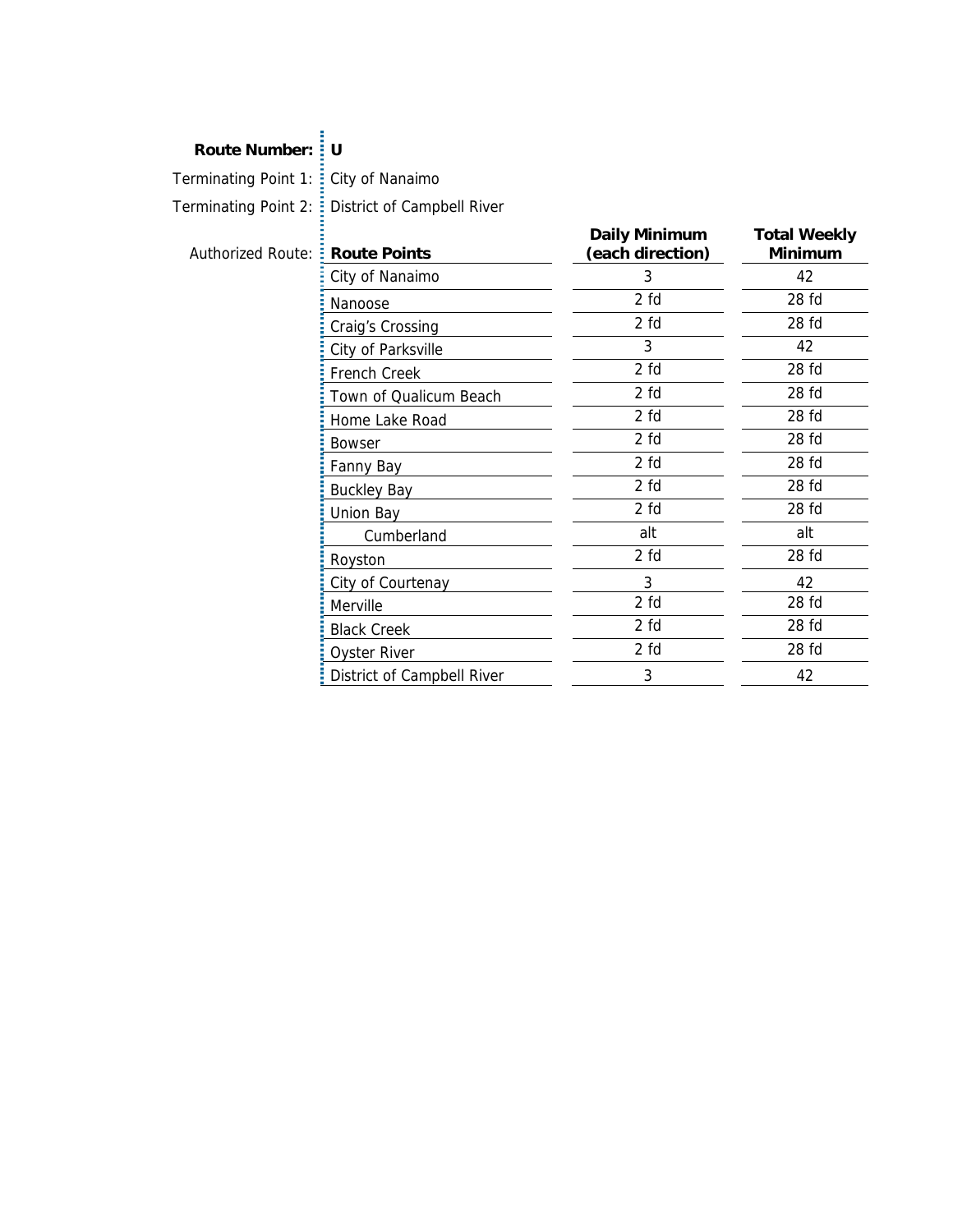### **Route Number: W**

Terminating Point 1: District of Campbell River Terminating Point 2: District of Port Hardy

| Authorized Route: : Route Points |                              | <b>Daily Minimum</b><br>(each direction) | <b>Total Weekly</b><br><b>Minimum</b> |
|----------------------------------|------------------------------|------------------------------------------|---------------------------------------|
|                                  | : District of Campbell River |                                          |                                       |
|                                  |                              |                                          | 14                                    |
|                                  | Sayward & Highway 19         | 1 fd                                     | $14f$ d                               |
|                                  | Village of Sayward           | alt                                      | alt                                   |
|                                  | : Woss Camp                  |                                          | 14                                    |
|                                  | : Nimpkish Camp              | 1 fd                                     | 14 fd                                 |
|                                  | : Town of Port McNeill       |                                          | 14                                    |
|                                  | <b>E</b> Port Alice Junction | 1 fd                                     | 14 fd                                 |
|                                  | : District of Port Hardy     |                                          | 14                                    |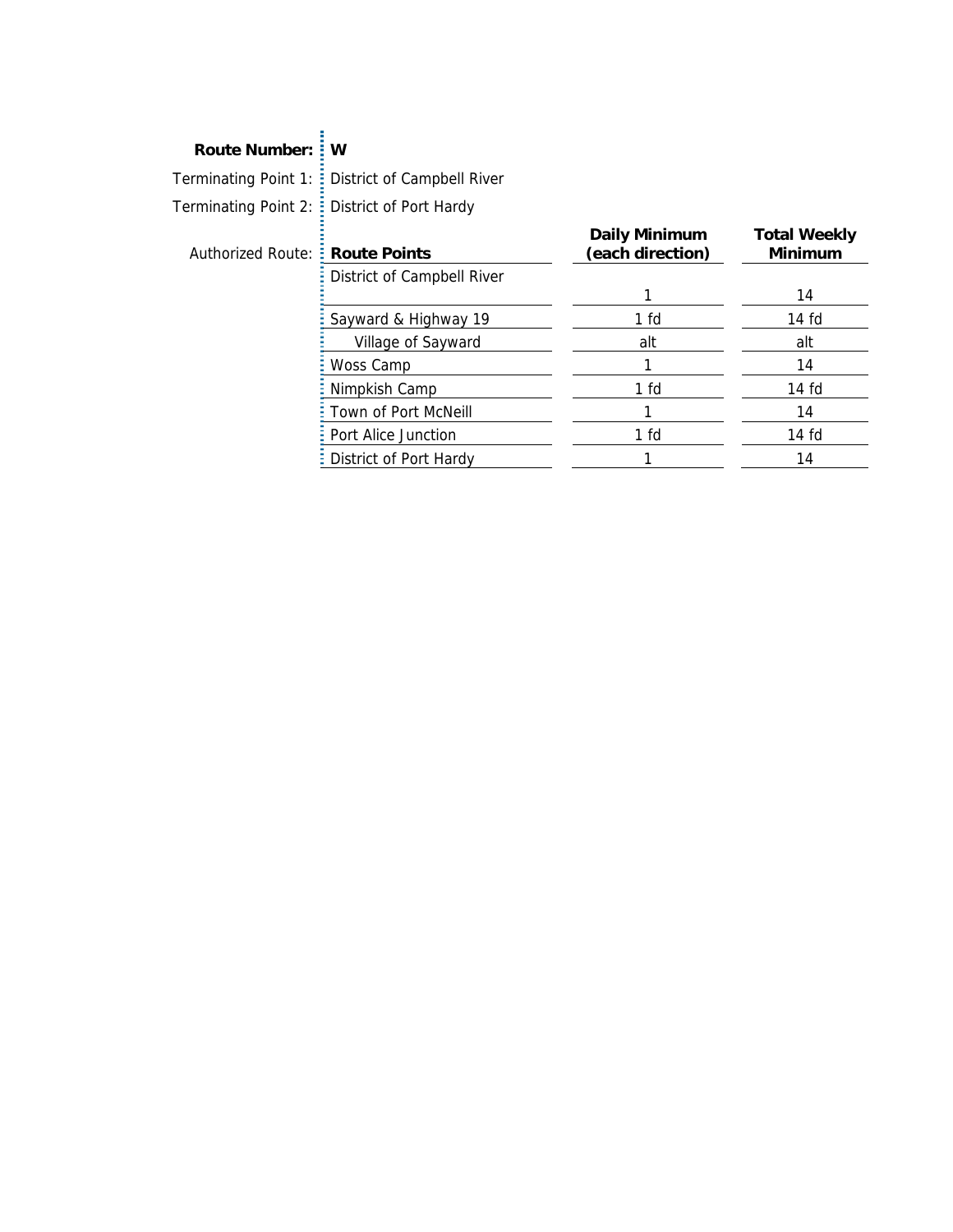#### **Route Number: X**

Terminating Point 1:  $\frac{1}{2}$  City of Victoria

Terminating Point 2: : Mount Washington Alpine Resort

Seasonal Operation: E Service must:

Ē

Ē

E

- $\frac{1}{2}$  1. start on a day in the month of November,
	- 2. from the start date required under paragraph 1 above, continue to operate according to the weekly minimum for this route until the cessation date required under paragraph 3 (below),
	- 3. cease operation on a day in the month of April,
- $\frac{1}{2}$  4. after the cessation date required under paragraph 3 (above), not operate at any time before the start date required under paragraph 1 (above); and,
- 5. notwithstanding the *seasonal operation* requirements in paragraphs 1 through 3, no service is required when the Mount Washington Alpine Resort is closed for downhill skiing operations.

| Authorized Route: <b>Route Points</b> |                                | <b>Weekly Minimum (each direction)</b> |
|---------------------------------------|--------------------------------|----------------------------------------|
|                                       | City of Victoria               |                                        |
|                                       | District of Saanich            |                                        |
|                                       | Town of View Royal             |                                        |
|                                       | : City of Langford             |                                        |
|                                       | Mill Bay                       |                                        |
|                                       | : City of Duncan               |                                        |
|                                       | District of North Cowichan     |                                        |
|                                       | Town of Ladysmith              | 3                                      |
|                                       | : City of Nanaimo              |                                        |
|                                       | Nanoose                        |                                        |
|                                       | : City of Parksville           |                                        |
|                                       | City of Courtenay              |                                        |
|                                       | : Mt. Washington Alpine Resort |                                        |